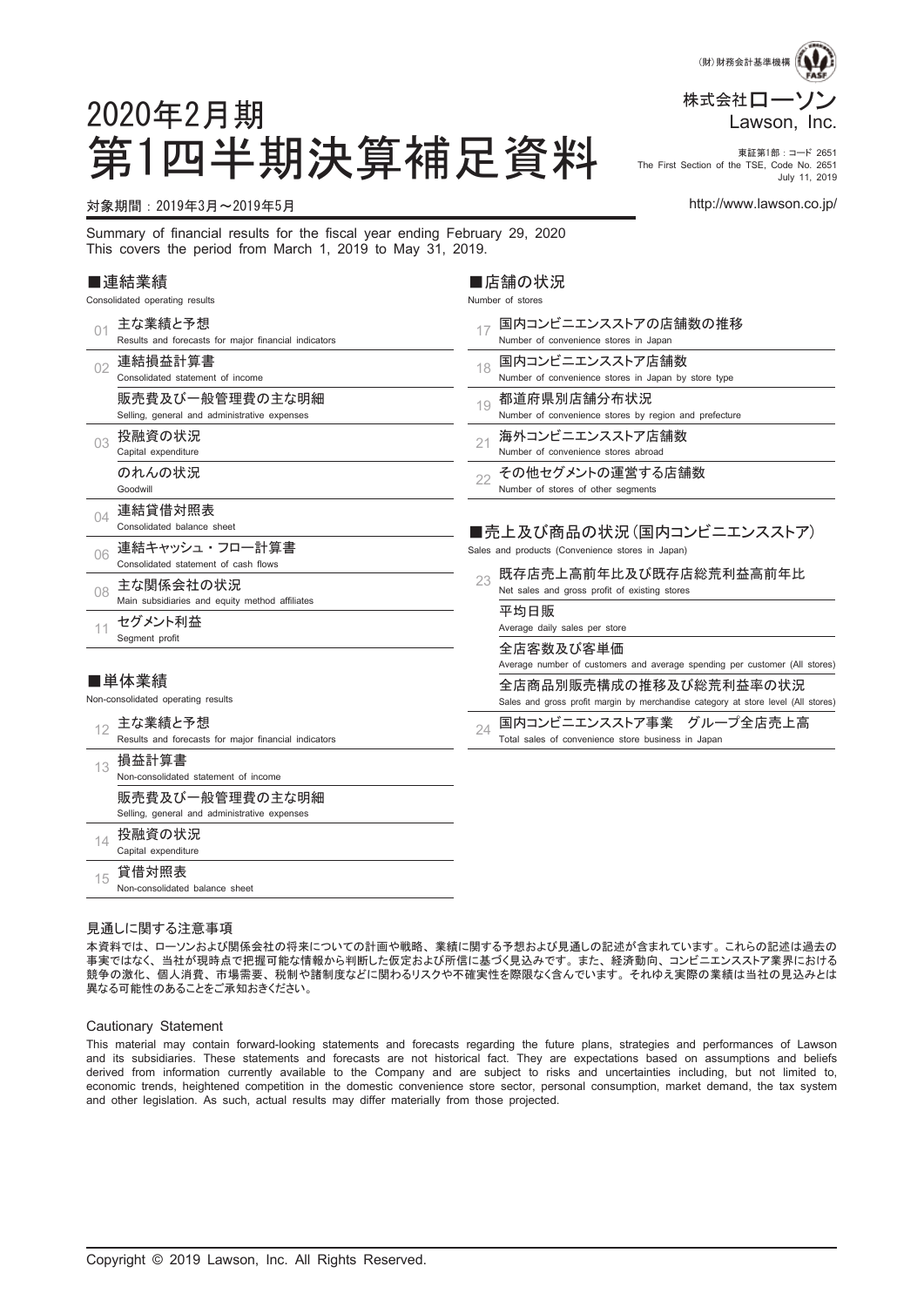### ■主な業績と予想 Results and forecasts for major financial indicators

|                                                                                                       | 2018年度/FY2018                      |        |                                        | 2019年度/FY2019 |                                    |        |                                                     |           |
|-------------------------------------------------------------------------------------------------------|------------------------------------|--------|----------------------------------------|---------------|------------------------------------|--------|-----------------------------------------------------|-----------|
|                                                                                                       | 第1四半期/10<br>$2018.3.1 - 2018.5.31$ |        | 通期/Full year<br>$2018.3.1 - 2019.2.28$ |               | 第1四半期/10<br>$2019.3.1 - 2019.5.31$ |        | 通期計画/Full year (Forecast)<br>$2019.3.1 - 2020.2.29$ |           |
|                                                                                                       | 金額/Amount 前年比/YoY                  |        | 金額/Amount 前年比/YoY                      |               | 金額/Amount 前年比/YoY                  |        | 金額/Amount 前年比/YoY                                   |           |
| チェーン全店売上高 (百万円)*1<br>Net sales of convenience stores (millions of yen)                                | 591,009                            |        | 106.7% 2.424.541                       | 106.2%        | 623, 856                           | 105.6% | 2, 520, 000                                         | 103.9%    |
| 加盟店売上高 (百万円)<br>Net sales of franchised stores (millions of yen)                                      | 536, 636                           |        | 105.9% 2, 204, 909                     | 105.6%        | 567, 964                           | 105.8% |                                                     |           |
| 直営店売上高 (百万円)<br>Net sales of company-operated stores (millions of yen)                                | 54, 372                            | 115.7% | 219, 632                               | 111.8%        | 55, 892                            | 102.8% |                                                     |           |
| 営業総収入 (百万円) *2<br>Gross operating revenue (millions of yen)                                           | 170, 516                           | 107.1% | 700, 647                               | 106.6%        | 178, 800                           | 104.9% | 727,000                                             | 103.8%    |
| 営業総利益 (百万円)<br>Operating gross profit (millions of yen)                                               | 120, 981                           | 105.1% | 502, 607                               | 105.6%        | 128, 523                           | 106.2% |                                                     |           |
| (対チェーン全店売上高比)<br>(Operating gross profit on Net sales of convenience stores)                          | 20.5%                              |        | 20.7%                                  |               | 20.6%                              |        |                                                     |           |
| 販売費及び一般管理費 (百万円)<br>Selling, general and administrative expenses (millions of yen)                    | 108, 304                           | 109.5% | 441, 825                               | 107.7%        | 114.276                            | 105.5% |                                                     |           |
| (対チェーン全店売上高比)<br>(Selling, general and administrative expenses on Net<br>sales of convenience stores) | 18.3%                              |        | 18.2%                                  |               | 18.3%                              |        |                                                     |           |
| 営業利益 (百万円) Operating income (millions of yen)                                                         | 12, 677                            | 78.0%  | 60.781                                 | 92.3%         | 14.247                             | 112.4% | 60,800                                              | 100.0%    |
| (対チェーン全店売上高比)<br>(Operating income on Net sales of convenience stores)                                | 2.1%                               |        | 2.5%                                   |               | 2.3%                               |        |                                                     |           |
| 経常利益 (百万円) Ordinary income (millions of yen)                                                          | 12,063                             | 75.5%  | 57.700                                 | 88.6%         | 13.399                             | 111.1% | 54.500                                              | 94.5%     |
| 親会社株主に帰属する四半期(当期)純利益 (百万円)<br>Profit attributable to owners of parent (millions of yen)               | 6, 169                             | 64.3%  | 25, 585                                | 95.4%         | 7, 184                             | 116.5% | 18,000                                              | 70.4%     |
| 1株当たり四半期 (当期) 純利益 (円)<br>Profit per share (yen)                                                       |                                    | 61.65  |                                        | 255.71        |                                    | 71.80  |                                                     | 179.88 *3 |
| 純資産 (百万円) Net assets (millions of yen)                                                                | 274.910                            |        | 281.982                                |               | 271, 564                           |        |                                                     |           |
| 総資産 (百万円) Total assets (millions of yen)*4                                                            | 956.338                            |        | 1.342.329                              |               | 1.486.833                          |        |                                                     |           |
| 1株当たり純資産 (円) Net assets per share (yen)                                                               | 2,690.88                           |        | 2, 763, 54                             |               | 2, 671, 67                         |        | ÷,                                                  |           |
| 総資産四半期(当期) 純利益率 ROA *4                                                                                |                                    | 0.7%   |                                        | 2.3%          |                                    | 0.5%   |                                                     |           |
| 自己資本四半期(当期) 純利益率 ROE                                                                                  |                                    | 2.3%   |                                        | 9.3%          |                                    | 2.6%   |                                                     |           |
| 流動比率 Current ratio <sup>*4</sup>                                                                      |                                    | 61.9%  |                                        | 103.5%        | 101.1%                             |        | $\overline{a}$                                      |           |
| 固定比率 Fixed ratio <sup>*4</sup>                                                                        |                                    | 254.3% |                                        | 261.4%        |                                    | 274.7% |                                                     |           |
| 自己資本比率 Shareholders' equity ratio*4                                                                   |                                    | 28.2%  |                                        | 20.6%         |                                    | 18.0%  |                                                     |           |

(注)

\*1 チェーン全店売上高は、 (株)ローソン単体および連結子会社を対象とし、 国内コンビニエンスストア事業、 海外事業および成城石井事業の店舗売上 高等の合計を記載しています。

なお、 成城石井事業については直営の成城石井店舗のみを集計しております。

\*2 営業総収入は直営店売上高、 加盟店からの収入等の合計です。

\*3 計画の1株当たり四半期(当期)純利益に関しては、 2019年5月31日現在の期末発行済株式数を用いて算出しております。

\*4 「『税効果会計に係る会計基準』 の一部改正」 等を当期首から適用しており、 過去の主要な経営指標等については、 当該会計基準等を遡って適用 した後の指標等となっております。

Notes:

Therefore, it is a sum of total sales of domestic convenience stores business, overseas business and Seijo Ishii business.

In addition, for Seijo Ishii business, it is a total of its company-operated stores.

\*2 The gross operating revenue is a sum of total sales of company-operated stores, income from franchised stores and others.

\*3 Forecasted profit per share is calculated based on the number of outstanding shares as of May 31, 2019.

\*4 Partial Amendments to Accounting Standard for Tax Effect Accounting, etc. have been applied to our consolidated financial statements since the beginning of the fiscal year 2019. They have been retrospectively applied to major management indices related to the previous fiscal year.

<sup>\*1</sup> The net sales of convenience stores include Lawson, Inc. and its consolidated subsidiaries.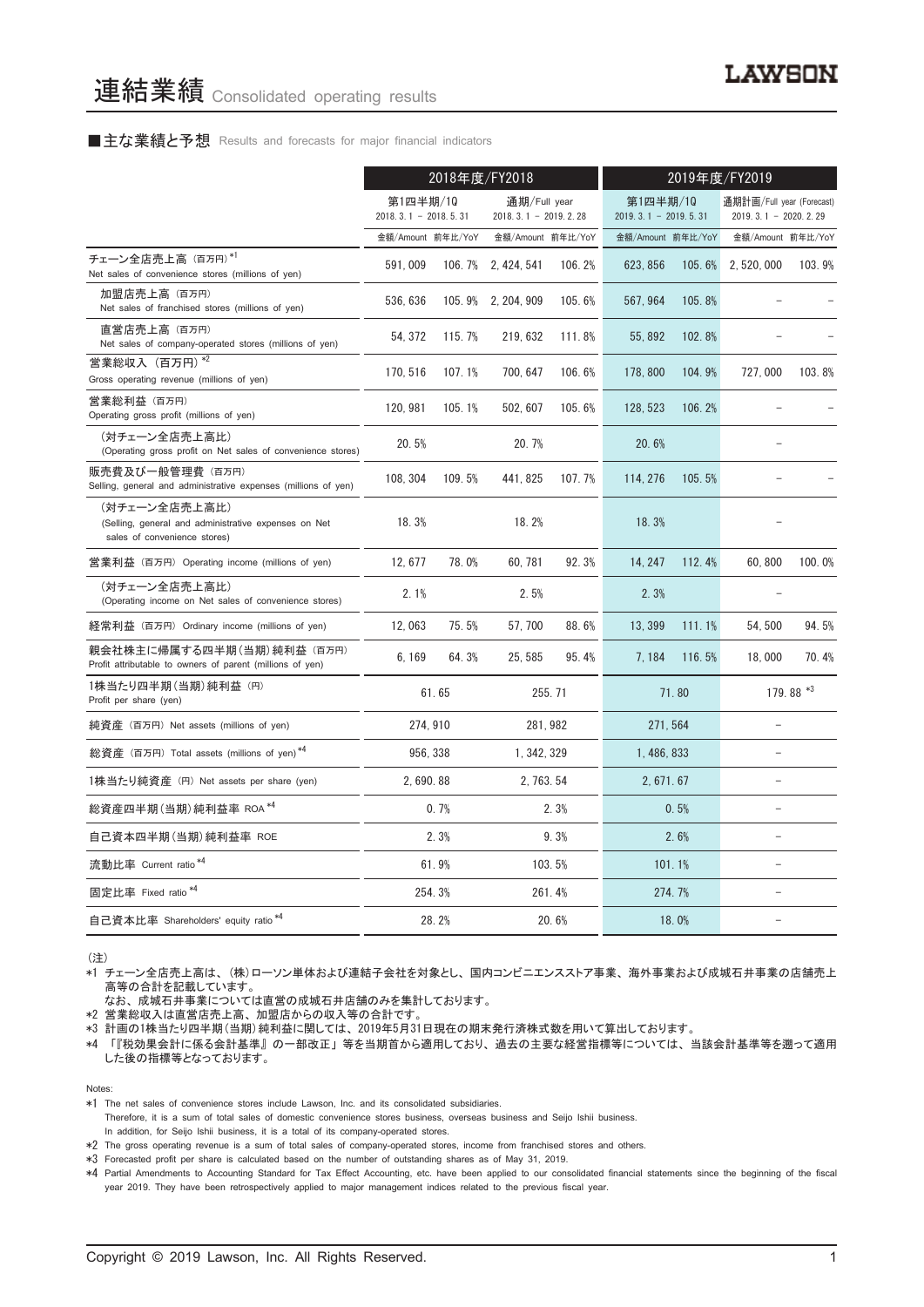# 連結業績 Consolidated operating results

# ■連結損益計算書 Consolidated statement of income

|                                                                      | 2018年度第1四半期累計期間        |         | 2019年度第1四半期累計期間        |         | 前年増減                |
|----------------------------------------------------------------------|------------------------|---------|------------------------|---------|---------------------|
|                                                                      | $2018.3.1 - 2018.5.31$ |         | $2019.3.1 - 2019.5.31$ |         | Increase (Decrease) |
|                                                                      | 百万円/Millions of yen    | 前年比/YoY | 百万円/Millions of yen    | 前年比/YoY | 百万円/Millions of yen |
| A. 営業総収入 Gross operating revenue<br>$B + E$                          | 170, 516               | 107.1%  | 178,800                | 104.9%  | 8, 284              |
| B. 売上高 Net sales*                                                    | 71,998                 | 111.8%  | 74.281                 | 103.2%  | 2, 283              |
| C. 売上原価 Cost of sales                                                | 49, 534                | 112.4%  | 50, 276                | 101.5%  | 742                 |
| D. 売上総利益 Gross profit<br>$B - C$                                     | 22, 463                | 110.5%  | 24,005                 | 106.9%  | 1,541               |
| E. 営業収入 Operating revenues<br>$F + G$                                | 98.517                 | 103.9%  | 104.518                | 106.1%  | 6,000               |
| F. 加盟店からの収入 Income from franchised stores                            | 73, 829                | 104.7%  | 77.584                 | 105.1%  | 3, 754              |
| G. その他の営業収入 Other operating revenue                                  | 24.688                 | 101.5%  | 26.934                 | 109.1%  | 2, 246              |
| H. 営業総利益 Operating gross profit<br>$A - C = D + E$                   | 120, 981               | 105.1%  | 128, 523               | 106.2%  | 7,542               |
| I. 販売費及び一般管理費 Selling, general and administrative expenses           | 108, 304               | 109.5%  | 114, 276               | 105.5%  | 5,972               |
| J. 営業利益 Operating income<br>$H - I$                                  | 12.677                 | 78.0%   | 14.247                 | 112.4%  | 1,569               |
| 営業外収益 Non-operating income                                           | 907                    | 123.3%  | 826                    | 91.1%   | $-80$               |
| 営業外費用 Non-operating expenses                                         | 1,521                  | 151.2%  | 1.674                  | 110.1%  | 153                 |
| 経常利益 Ordinary income                                                 | 12,063                 | 75.5%   | 13, 399                | 111.1%  | 1,335               |
| 特別利益 Extraordinary income                                            |                        |         |                        |         |                     |
| 特別損失 Extraordinary losses                                            | 1,369                  | 125.7%  | 1,855                  | 135.5%  | 486                 |
| 税金等調整前四半期純利益 Profit before income taxes                              | 10.694                 | 70.4%   | 11.543                 | 107.9%  | 849                 |
| 法人税、住民税及び事業税 Income taxes - current                                  | 3.705                  | 111.7%  | 3.366                  | 90.8%   | $-339$              |
| 法人税等調整額 Income taxes - deferred                                      | 807                    | 39.1%   | 1,027                  | 127.2%  | 219                 |
| 四半期純利益 Profit                                                        | 6,181                  | 63.0%   | 7.150                  | 115.7%  | 969                 |
| 非支配株主に帰属する四半期純利益<br>Profit attributable to non-controlling interests | 12                     | 5.6%    | $-34$                  |         | $-46$               |
| 親会社株主に帰属する四半期純利益<br>Profit attributable to owners of parent          | 6,169                  | 64.3%   | 7,184                  | 116.5%  | 1,015               |

(注)

\* 「売上高」 は、 直営店売上高、 Eコマース売上高、 卸売事業売上高等の合計です。

Note:

\* Net sales of company-operated stores, e-commerce business, wholesale business and others.

■販売費及び一般管理費の主な明細 Selling, general and administrative expenses

|                                                          | 2018年度第1四半期累計期間        |         | 2019年度第1四半期累計期間        |         | 前年増減                |
|----------------------------------------------------------|------------------------|---------|------------------------|---------|---------------------|
|                                                          | $2018.3.1 - 2018.5.31$ |         | $2019.3.1 - 2019.5.31$ |         | Increase (Decrease) |
|                                                          | 百万円/Millions of yen    | 前年比/YoY | 百万円/Millions of yen    | 前年比/YoY | 百万円/Millions of yen |
| 地代家賃 Rents                                               | 32.675                 | 108.3%  | 33, 284                | 101.9%  | 608                 |
| 人件費 Personnel expenses                                   | 20.921                 | 106.3%  | 21.479                 | 102.7%  | 557                 |
| 有形固定資産減価償却費 Depreciation of property and store equipment | 12.590                 | 113.0%  | 15.177                 | 120.5%  | 2,587               |
| 広告宣伝費 Advertising expenses                               | 6.521                  | 94.2%   | 7.290                  | 111.8%  | 769                 |
| 販売手数料 Sales commission                                   | 10.339                 | 119.8%  | 11.103                 | 107.4%  | 764                 |
| その他 Other                                                | 25.255                 | 113.0%  | 25.939                 | 102.7%  | 684                 |
| 合計 Total                                                 | 108.304                | 109.5%  | 114, 276               | 105.5%  | 5.972               |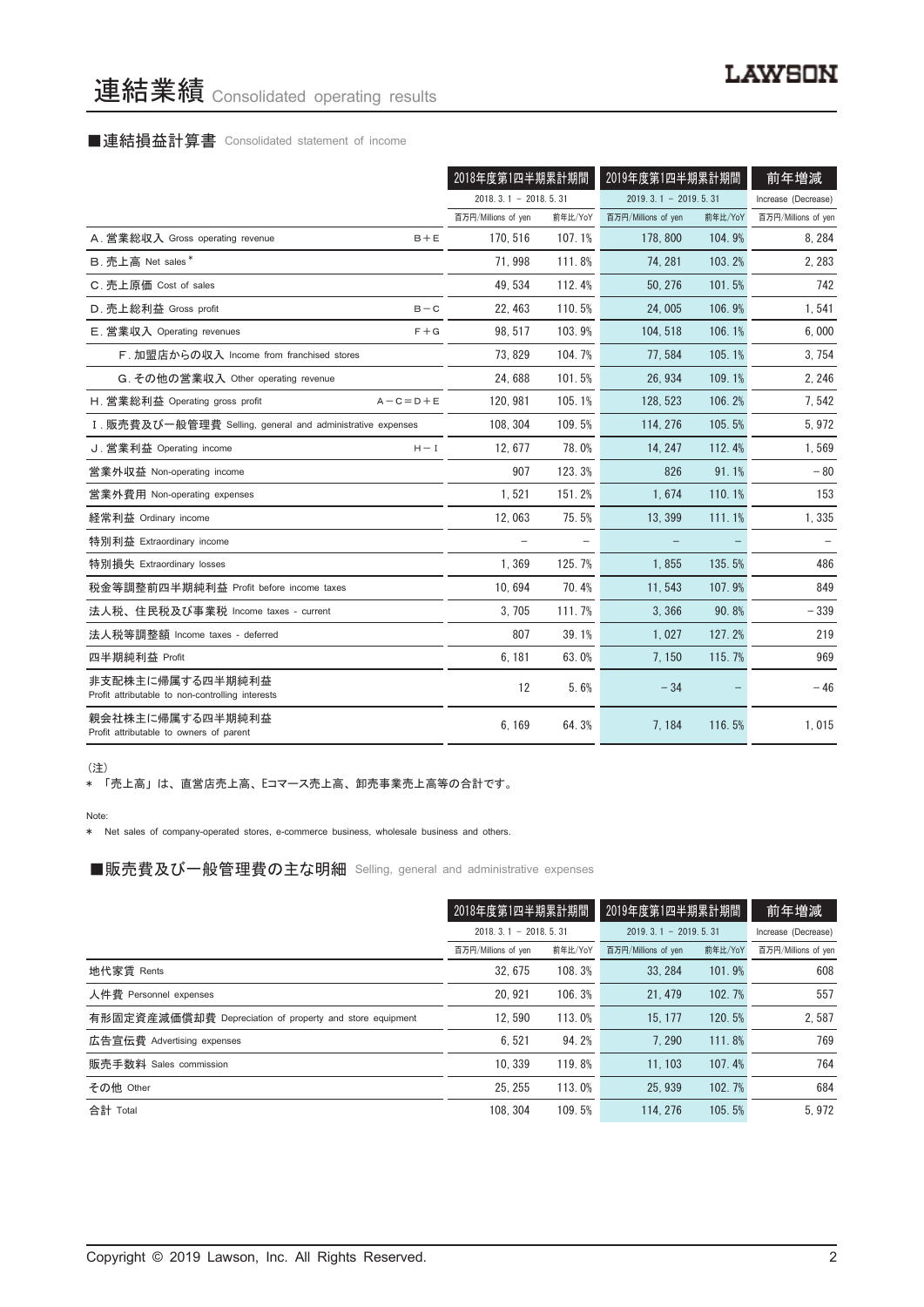### ■投融資の状況 Capital expenditure

|                                                                | 2018年度第1四半期累計期間        | 2019年度第1四半期累計期間        | 前年増減                | 2019年度計画                             |
|----------------------------------------------------------------|------------------------|------------------------|---------------------|--------------------------------------|
|                                                                | $2018.3.1 - 2018.5.31$ | $2019.3.1 - 2019.5.31$ | Increase (Decrease) | Forecasts / 2019. 3. 1 - 2020. 2. 29 |
|                                                                | 百万円/Millions of yen    | 百万円/Millions of yen    | 百万円/Millions of yen | 百万円/Millions of yen                  |
| 新店投資 New store investments                                     | 10,031                 | 5,809                  | $-4, 221$           | 30,000                               |
| 既存店投資<br>Existing store investments                            | 4, 432                 | 1,651                  | $-2,781$            | 13,000                               |
| システム関連投資<br>IT-related investments                             | 5, 543                 | 3,718                  | $-1,825$            | 12,500                               |
| その他 Other                                                      | 331                    | 335                    | 4                   |                                      |
| 投資小計 Subtotal                                                  | 20, 339                | 11,515                 | $-8,823$            | 55, 500                              |
| 出資・融資<br>Investments and advances                              | 164                    | 538                    | 373                 | 3,500                                |
| リース Leases*                                                    | 12,668                 | 11,897                 | $-770$              | 43,000                               |
| 合計 Total                                                       | 33, 172                | 23, 951                | $-9,220$            | 102,000                              |
| 有形固定資産減価償却費<br>Depreciation of property and store<br>equipment | 12, 617                | 15, 205                | 2,588               | 63, 300                              |
| 無形固定資産償却費<br>Amortization of intangible assets                 | 3,092                  | 3,947                  | 855                 | 16,900                               |
| 減価償却費合計<br>Total depreciation and amortization                 | 15, 709                | 19, 152                | 3,443               | 80, 200                              |

<sup>(</sup>注)

\* リース債務の返済による支出は、 2018年度第1四半期累計期間は9,738百万円、 2019年度第1四半期累計期間は12,238百万円です。

\* The amount of repayments of lease obligations (consolidated) is 9,738 millions of yen in the first quarter of fiscal year 2018 and 12,238 millions of yen in the first quarter of fiscal year 2019.

### ■のれんの状況 Goodwill

|                                                       | 2018年度第1四半期累計期間        |         | 2019年度第1四半期累計期間        |         | 前年増減                |  |
|-------------------------------------------------------|------------------------|---------|------------------------|---------|---------------------|--|
|                                                       | $2018.3.1 - 2018.5.31$ |         | $2019.3.1 - 2019.5.31$ |         | Increase (Decrease) |  |
|                                                       | 百万円/Millions of yen    | 前年比/YoY | 百万円/Millions of yen    | 前年比/YoY | 百万円/Millions of yen |  |
| のれん償却額<br>Amortization of goodwill                    |                        |         |                        |         |                     |  |
| 国内コンビニエンスストア事業<br>Domestic convenience store business | 614                    | 180.4%  | 610                    | 99.4%   | $-3$                |  |
| 成城石井事業<br>Seijo Ishii business                        | 359                    | 100.0%  | 359                    | 100.0%  |                     |  |
| エンタテインメント関連事業<br>Entertainment-related business       | 125                    | 100.0%  | 125                    | 100.0%  |                     |  |
| その他 Other business                                    | 15                     | 102.3%  | 14                     | 95.2%   | $-0$                |  |
| 合計 Total                                              | 1.114                  | 132.6%  | 1.110                  | 99.6%   | $-4$                |  |

|                                                       | 2018年度<br>(2019年2月28日現在) |         | 2019年度第1四半期<br>(2019年5月31日現在) |         | 2018年度末からの増減                         |
|-------------------------------------------------------|--------------------------|---------|-------------------------------|---------|--------------------------------------|
|                                                       | FY2018 (As of 2019.2.28) |         | FY2019 (As of 2019, 5, 31)    |         | Increase (Decrease) from 2019, 2, 28 |
|                                                       | 百万円/Millions of yen      | 前年比/YoY | 百万円/Millions of yen           | 前年比/YoY | 百万円/Millions of yen                  |
| 当期末残高<br>Balance of goodwill at end of period         |                          |         |                               |         |                                      |
| 国内コンビニエンスストア事業<br>Domestic convenience store business | 16.098                   | 106.2%  | 15, 487                       | 96.2%   | $-610$                               |
| 成城石井事業<br>Seijo Ishii business                        | 22.395                   | 94.0%   | 22,036                        | 98.4%   | $-359$                               |
| エンタテインメント関連事業<br>Entertainment-related business       | 7.686                    | 93.9%   | 7.561                         | 98.4%   | $-125$                               |
| その他 Other business                                    | 655                      | 85.6%   | 653                           | 99.8%   | $-1$                                 |
| 合計 Total                                              | 46.836                   | 97.7%   | 45.739                        | 97.7%   | $-1.097$                             |

Note: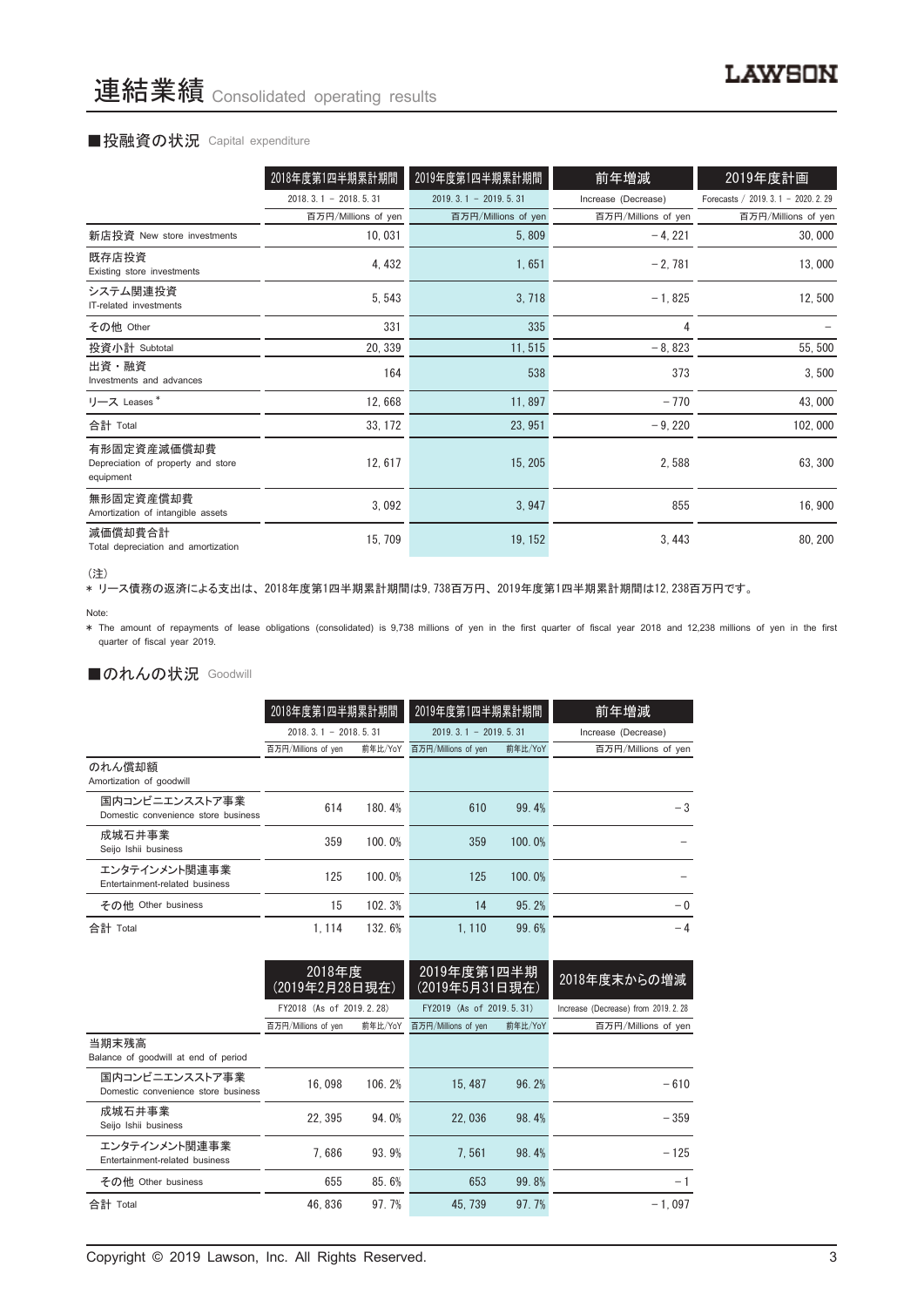### ■連結貸借対照表 Consolidated balance sheet

|                                                                            | 2018年度<br>(2019年2月28日現在) | 2019年度第1四半期<br>(2019年5月31日現在) | 2018年度末からの増減                       |
|----------------------------------------------------------------------------|--------------------------|-------------------------------|------------------------------------|
|                                                                            | FY2018 (As of 2019.2.28) | FY2019 (As of 2019.5.31)      | Increase (Decrease) from 2019.2.28 |
| [資産の部 Assets]                                                              | 百万円/Millions of yen      | 百万円/Millions of yen           | 百万円/Millions of yen                |
| 流動資産 Current assets                                                        | 619, 603                 | 752, 508                      | 132, 904                           |
| 現金及び預金 Cash and deposits *                                                 | 354, 240                 | 456, 199                      | 101, 959                           |
| 加盟店貸勘定 Accounts receivable - due from franchised stores                    | 47, 179                  | 51,098                        | 3,918                              |
| リース債権 Lease receivables                                                    | 19, 120                  | 18, 817                       | $-302$                             |
| 商品 Merchandise                                                             | 20, 862                  | 22, 034                       | 1, 172                             |
| 未収入金 Accounts receivable - other                                           | 120, 969                 | 137, 526                      | 16, 556                            |
| その他 Other                                                                  | 57, 355                  | 67.068                        | 9, 713                             |
| 貸倒引当金 Allowance for doubtful accounts                                      | $-124$                   | $-236$                        | $-112$                             |
| 固定資産 Non-current assets                                                    | 722, 726                 | 734, 325                      | 11,599                             |
| 有形固定資産 Property and store equipment                                        | 382, 300                 | 396, 890                      | 14,590                             |
| ・建物及び構築物 Buildings and structures                                          | 207, 755                 | 207, 975                      | 219                                |
| ・工具、器具及び備品 Tools, furniture and fixtures                                   | 16,056                   | 16, 152                       | 95                                 |
| •リース資産 Leased assets                                                       | 146, 880                 | 149, 375                      | 2,494                              |
| ・その他 Other                                                                 | 11,607                   | 23, 387                       | 11,780                             |
| 無形固定資産 Intangible assets                                                   | 106, 672                 | 105, 808                      | $-864$                             |
| ・ソフトウエア Software                                                           | 49, 791                  | 50, 160                       | 368                                |
| ・のれん Goodwill                                                              | 46, 836                  | 45, 739                       | $-1,097$                           |
| ・商標権 Trademark right                                                       | 9,468                    | 9, 315                        | $-152$                             |
| ・その他 Other                                                                 | 576                      | 592                           | 16                                 |
| 投資その他の資産 Investments and other assets                                      | 233, 753                 | 231, 626                      | $-2, 126$                          |
| ・長期貸付金 Long-term loans receivable                                          | 44, 024                  | 44, 198                       | 174                                |
| ・差入保証金 Guarantee deposits                                                  | 107, 034                 | 107, 373                      | 339                                |
| ・繰延税金資産 Deferred tax assets                                                | 30, 995                  | 30, 188                       | $-806$                             |
| ・その他 Other                                                                 | 52.535                   | 50.729                        | $-1,806$                           |
| ・貸倒引当金 Allowance for doubtful accounts                                     | $-835$                   | $-863$                        | - 28                               |
| 資産合計 Total assets                                                          | 1, 342, 329              | 1, 486, 833                   | 144, 504                           |
| 有形固定資産の減価償却累計額<br>Accumulated depreciation of property and store equipment | 342, 857                 | 355, 484                      | 12, 627                            |

(注)

\* 2019年5月31日現在、 現金及び預金には金融関連事業の422,453百万円が含まれており、 主に(株)ローソン銀行のATM充填金として使用しておりま す。

Note:<br>\* The amount of cash and deposits for the Financial Services Business as of May 31, 2019 is 422,453 millions of yen, most of which is used for refilling ATMs ot Lawson Bank, Inc.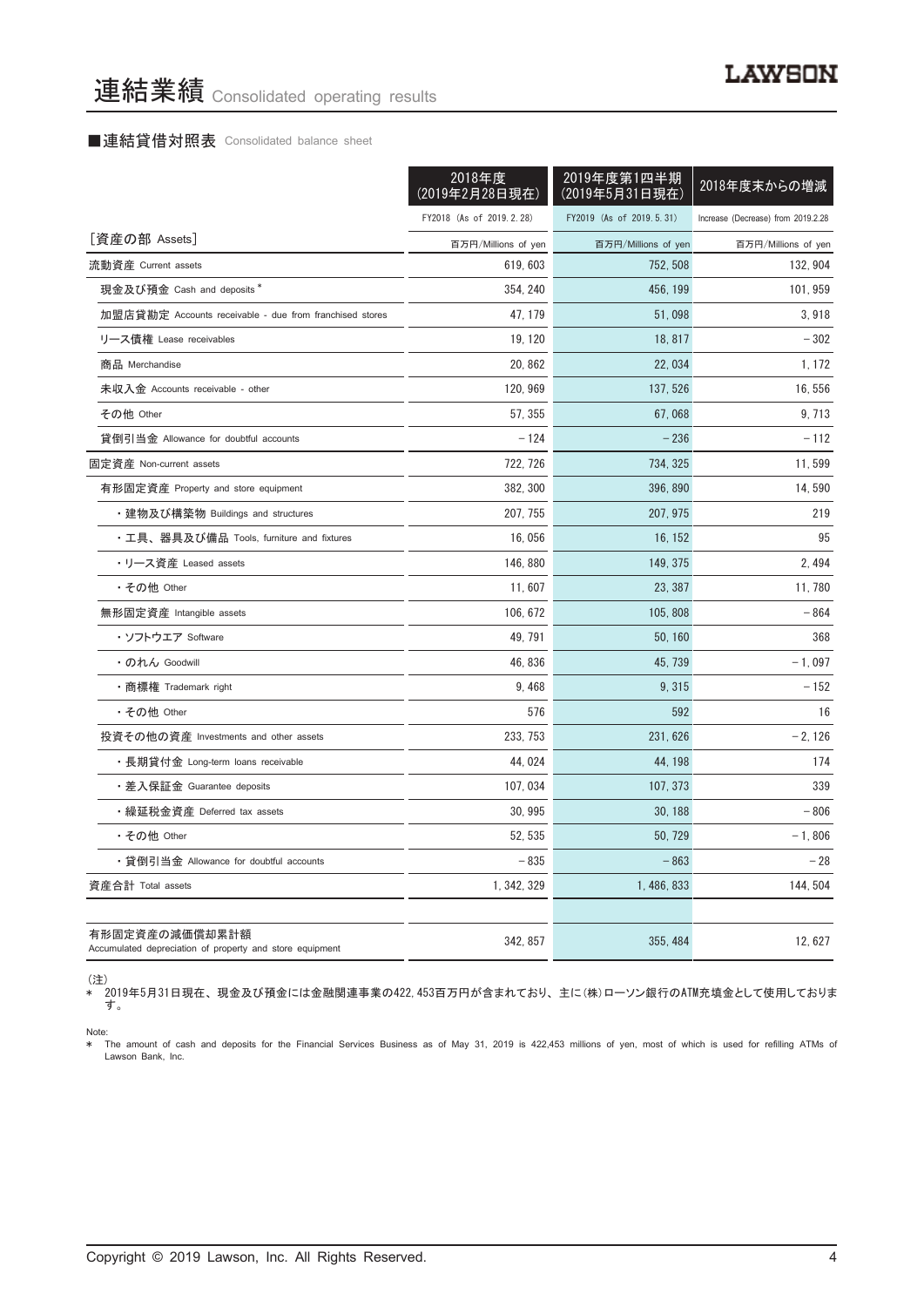# ■連結貸借対照表 Consolidated balance sheet

|                                                                                                                 | 2018年度<br>(2019年2月28日現在) | 2019年度第1四半期<br>(2019年5月31日現在) | 2018年度末からの増減                       |
|-----------------------------------------------------------------------------------------------------------------|--------------------------|-------------------------------|------------------------------------|
|                                                                                                                 | FY2018 (As of 2019.2.28) | FY2019 (As of 2019.5.31)      | Increase (Decrease) from 2019.2.28 |
| [負債の部 Liabilities]                                                                                              | 百万円/Millions of yen      | 百万円/Millions of yen           | 百万円/Millions of yen                |
| 流動負債 Current liabilities                                                                                        | 598, 522                 | 744, 369                      | 145, 846                           |
| 買掛金 Accounts payable - trade                                                                                    | 123, 408                 | 137, 590                      | 14, 181                            |
| 短期借入金 Short-term loans payable *                                                                                | 126, 600                 | 164, 500                      | 37, 900                            |
| 1年内返済予定の長期借入金<br>Current portion of long-term loans payable                                                     | 50,000                   | 50,000                        |                                    |
| リース債務 Lease obligations                                                                                         | 38, 750                  | 43, 535                       | 4, 784                             |
| 未払金 Accounts payable - other                                                                                    | 101, 995                 | 93, 445                       | $-8,550$                           |
| 未払法人税等 Income taxes payable                                                                                     | 6,683                    | 2,874                         | $-3,809$                           |
| 預り金 Deposits received                                                                                           | 131, 804                 | 199, 916                      | 68, 111                            |
| 賞与引当金 Provision for bonuses                                                                                     | 4, 263                   | 3, 322                        | - 940                              |
| その他 Other                                                                                                       | 15,015                   | 49.184                        | 34, 169                            |
| 固定負債 Non-current liabilities                                                                                    | 461, 824                 | 470.900                       | 9,075                              |
| 長期借入金 Long-term loans payable*                                                                                  | 260, 000                 | 260,000                       |                                    |
| リース債務 Lease obligations                                                                                         | 131, 441                 | 140, 475                      | 9,033                              |
| 繰延税金負債 Deferred tax liabilities                                                                                 | 550                      | 548                           | $-2$                               |
| 役員退職慰労引当金<br>Provision for retirement benefits to executive officers and audit and<br>supervisory board members | 300                      | 325                           | 24                                 |
| 退職給付に係る負債 Net defined benefit liability                                                                         | 15, 125                  | 15, 358                       | 232                                |
| 資産除去債務 Asset retirement obligations                                                                             | 31, 102                  | 31, 306                       | 203                                |
| その他 Other                                                                                                       | 23, 303                  | 22, 887                       | -416                               |
| 負債合計 Total liabilities                                                                                          | 1, 060, 347              | 1, 215, 269                   | 154, 922                           |
| [純資産の部 Net assets]                                                                                              |                          |                               |                                    |
| 株主資本 Shareholders' equity                                                                                       | 270, 649                 | 261, 698                      | $-8,951$                           |
| 資本金 Capital stock                                                                                               | 58, 506                  | 58, 506                       |                                    |
| 資本剰余金 Capital surplus                                                                                           | 46, 984                  | 44, 605                       | $-2, 379$                          |
| 利益剰余金 Retained earnings                                                                                         | 166, 187                 | 159, 596                      | $-6,590$                           |
| 自己株式 Treasury shares                                                                                            | $-1,028$                 | $-1,010$                      | 18                                 |
| その他の包括利益累計額<br>Accumulated other comprehensive income                                                           | 5,865                    | 5,636                         | $-228$                             |
| その他有価証券評価差額金<br>Valuation difference on available-for-sale securities                                           | 3, 349                   | 2,863                         | - 485                              |
| 土地再評価差額金 Revaluation reserve for land                                                                           | $-566$                   | $-566$                        |                                    |
| 為替換算調整勘定 Foreign currency translation adjustments                                                               | 3,930                    | 4, 133                        | 203                                |
| 退職給付に係る調整累計額<br>Remeasurements of defined benefit plans                                                         | $-848$                   | $-794$                        | 53                                 |
| 新株予約権 Subscription rights to shares                                                                             | 215                      | 201                           | $-14$                              |
| 非支配株主持分 Non-controlling interests                                                                               | 5, 251                   | 4,028                         | $-1, 223$                          |
| 純資産合計 Net assets                                                                                                | 281, 982                 | 271, 564                      | $-10, 418$                         |
| 負債純資産合計 Liabilities and net assets                                                                              | 1, 342, 329              | 1, 486, 833                   | 144, 504                           |

<sup>(</sup>注)

\* 2019年5月31日現在、 短期借入金 ・ 長期借入金には金融関連事業の390,000百万円が含まれております。

#### Note:

\* The amount of loans payable for the Financial Services Business as of May 31, 2019 is 390,000 millions of yen.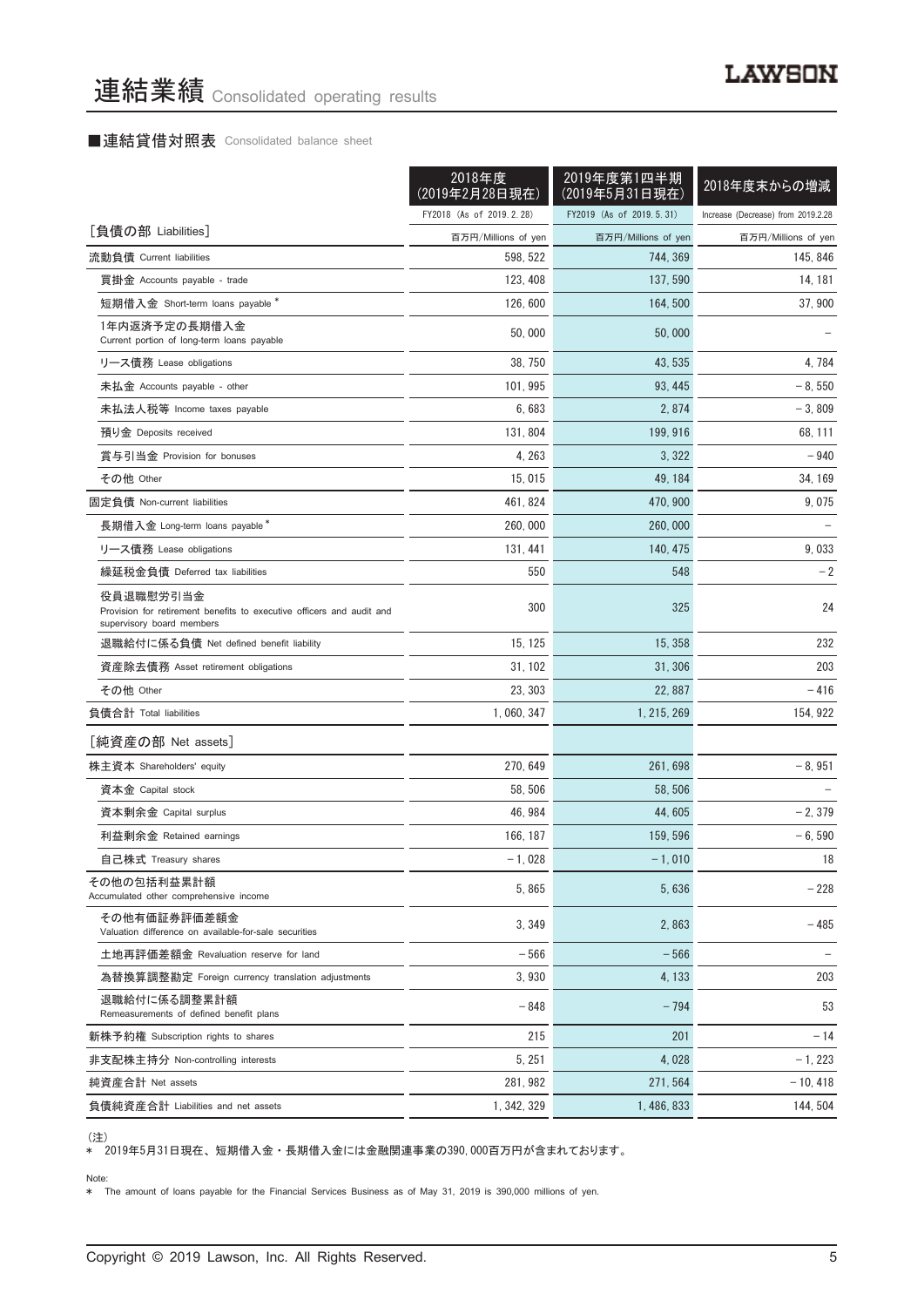# ■連結キャッシュ・フロー計算書 Consolidated statement of cash flows

|                                                                                   | 2018年度第1四半期累計期間        | 2019年度第1四半期累計期間        | 前年増減                |
|-----------------------------------------------------------------------------------|------------------------|------------------------|---------------------|
| I.営業活動によるキャッシュ・フロー                                                                | $2018.3.1 - 2018.5.31$ | $2019.3.1 - 2019.5.31$ | Increase (Decrease) |
| I. Net cash provided by (used in) operating activities                            | 百万円/Millions of yen    | 百万円/Millions of yen    | 百万円/Millions of yen |
| 税金等調整前四半期純利益 Profit before income taxes                                           | 10,694                 | 11, 543                | 849                 |
| 減価償却費 Depreciation                                                                | 15, 709                | 19, 152                | 3, 443              |
| 減損損失 Impairment loss                                                              | 516                    | 650                    | 133                 |
| 受取利息 Interest income                                                              | $-192$                 | $-159$                 | 32                  |
| 支払利息 Interest expenses                                                            | 594                    | 971                    | 376                 |
| 固定資産除却損 Loss on retirement of non-current assets                                  | 838                    | 1,021                  | 182                 |
| 売上債権の増減額(マイナスは増加)<br>Decrease (increase) in notes and accounts receivable - trade | 166                    | $-3,905$               | $-4,072$            |
| 未収入金の増減額(マイナスは増加)<br>Decrease (increase) in accounts receivable - other           | $-15, 132$             | $-16, 454$             | $-1, 322$           |
| 仕入債務の増減額(マイナスは減少)<br>Increase (decrease) in notes and accounts payable - trade    | 15, 822                | 14,035                 | $-1,787$            |
| 未払金の増減額(マイナスは減少)<br>Increase (decrease) in accounts payable - other               | 6,731                  | $-8.567$               | $-15.299$           |
| 預り金の増減額 (マイナスは減少)<br>Increase (decrease) in deposits received                     | 73, 401                | 68, 110                | $-5, 291$           |
| 退職給付に係る負債の増減額(マイナスは減少)<br>Increase (decrease) in net defined benefit liability    | 234                    | 231                    | $-2$                |
| 銀行業におけるコールローンの純増減(マイナスは増加)<br>Decrease (increase) in call loans                   |                        | $-10,000$              | $-10,000$           |
| 銀行業におけるコールマネーの純増減(マイナスは減少)<br>Increase (decrease) in call money                   |                        | 30,000                 | 30,000              |
| その他 Other - net                                                                   | $-288$                 | 174                    | 462                 |
| 小計 Subtotal                                                                       | 109, 097               | 106, 803               | $-2, 294$           |
| 利息の受取額 Interest income received                                                   | 237                    | 160                    | $-76$               |
| 利息の支払額 Interest expenses paid                                                     | $-626$                 | $-844$                 | $-218$              |
| 法人税等の支払額 Income taxes paid                                                        | $-6, 242$              | $-5,027$               | 1, 215              |
| 営業活動によるキャッシュ・フロー<br>Net cash provided by (used in) operating activities           | 102, 465               | 101,091                | $-1, 373$           |
| Ⅱ. 投資活動によるキャッシュ・フロー<br>II. Net cash provided by (used in) investing activities    |                        |                        |                     |
| 有形固定資産の取得による支出<br>Purchase of property and store equipment                        | $-9,401$               | $-7,016$               | 2,385               |
| 無形固定資産の取得による支出 Purchase of intangible assets                                      | $-5,529$               | $-3,710$               | 1,819               |
| 長期貸付金の貸付による支出<br>Payments of long-term loans receivable                           | $-1, 179$              | $-1, 223$              | $-43$               |
| 長期貸付金の回収による収入<br>Collection of long-term loans receivable                         | 1,276                  | 1,278                  | 1                   |
| 差入保証金の差入による支出<br>Payments of guarantee deposits                                   | $-4,686$               | $-4, 143$              | 542                 |
| 差入保証金の回収による収入<br>Collection of guarantee deposits                                 | 4,456                  | 3,825                  | $-631$              |
| 長期前払費用の取得による支出<br>Purchase of long-term prepaid expenses                          | $-1,829$               | $-312$                 | 1,516               |
| 事業譲受による支出 Payments for transfer of business                                       | $-2,730$               |                        | 2,730               |
| その他 Other - net                                                                   | $-880$                 | $-750$                 | 129                 |
| 投資活動によるキャッシュ・フロー<br>Net cash provided by (used in) investing activities           | $-20, 503$             | $-12,053$              | 8,450               |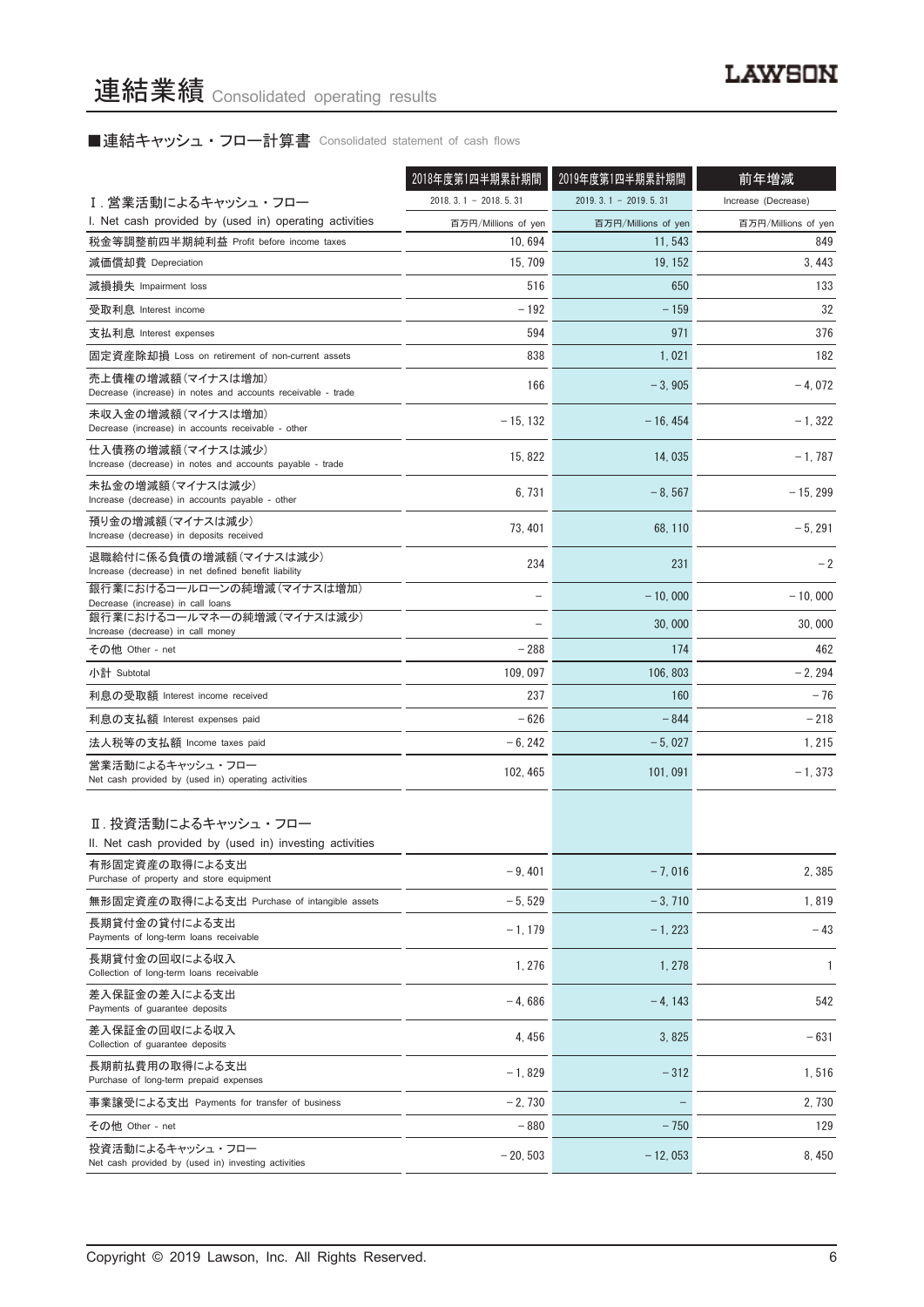# ■連結キャッシュ・フロー計算書 Consolidated statement of cash flows

|                                                                                                                                                      | 2018年度第1四半期累計期間            | 2019年度第1四半期累計期間        | 前年増減                |
|------------------------------------------------------------------------------------------------------------------------------------------------------|----------------------------|------------------------|---------------------|
| Ⅲ. 財務活動によるキャッシュ・フロー                                                                                                                                  | $2018, 3, 1 - 2018, 5, 31$ | $2019.3.1 - 2019.5.31$ | Increase (Decrease) |
| III. Net cash provided by (used in) financing activities                                                                                             | 百万円/Millions of yen        | 百万円/Millions of yen    | 百万円/Millions of yen |
| 短期借入金の純増減額(マイナスは減少)<br>Net increase (decrease) in short-term loans payable                                                                           | $-33.321$                  | 37.900                 | 71.221              |
| リース債務の返済による支出 Repayments of lease obligations                                                                                                        | $-9.738$                   | $-12.238$              | $-2,499$            |
| 配当金の支払額 Cash dividends paid                                                                                                                          | $-12.757$                  | $-12.757$              | $-0$                |
| その他 Other - net                                                                                                                                      | $-24$                      | $-58$                  | $-34$               |
| 財務活動によるキャッシュ・フロー<br>Net cash provided by (used in) financing activities                                                                              | $-55,841$                  | 12, 845                | 68, 687             |
| Ⅳ. 現金及び現金同等物に係る換算差額<br>IV. Effect of exchange rate change on cash and cash<br>equivalents                                                            | $-34$                      | 74                     | 109                 |
| V.現金及び現金同等物の増減額(マイナスは減少)<br>V. Net increase (decrease) in cash and cash equivalents                                                                  | 26.086                     | 101.959                | 75.873              |
| Ⅵ. 現金及び現金同等物の期首残高<br>VI. Cash and cash equivalents at beginning of period                                                                            | 30.120                     | 354.236                | 324, 115            |
| Ⅶ. 連結の範囲の変更に伴う現金及び現金同等物<br>の増減額(マイナスは減少)<br>VII. Increase (decrease) in cash and cash equivalents<br>resulting from change of scope of consolidation | 10                         |                        | $-10$               |
| Ⅷ. 現金及び現金同等物の四半期末残高<br>VIII. Cash and cash equivalents at end of period                                                                              | 56.217                     | 456, 195               | 399.978             |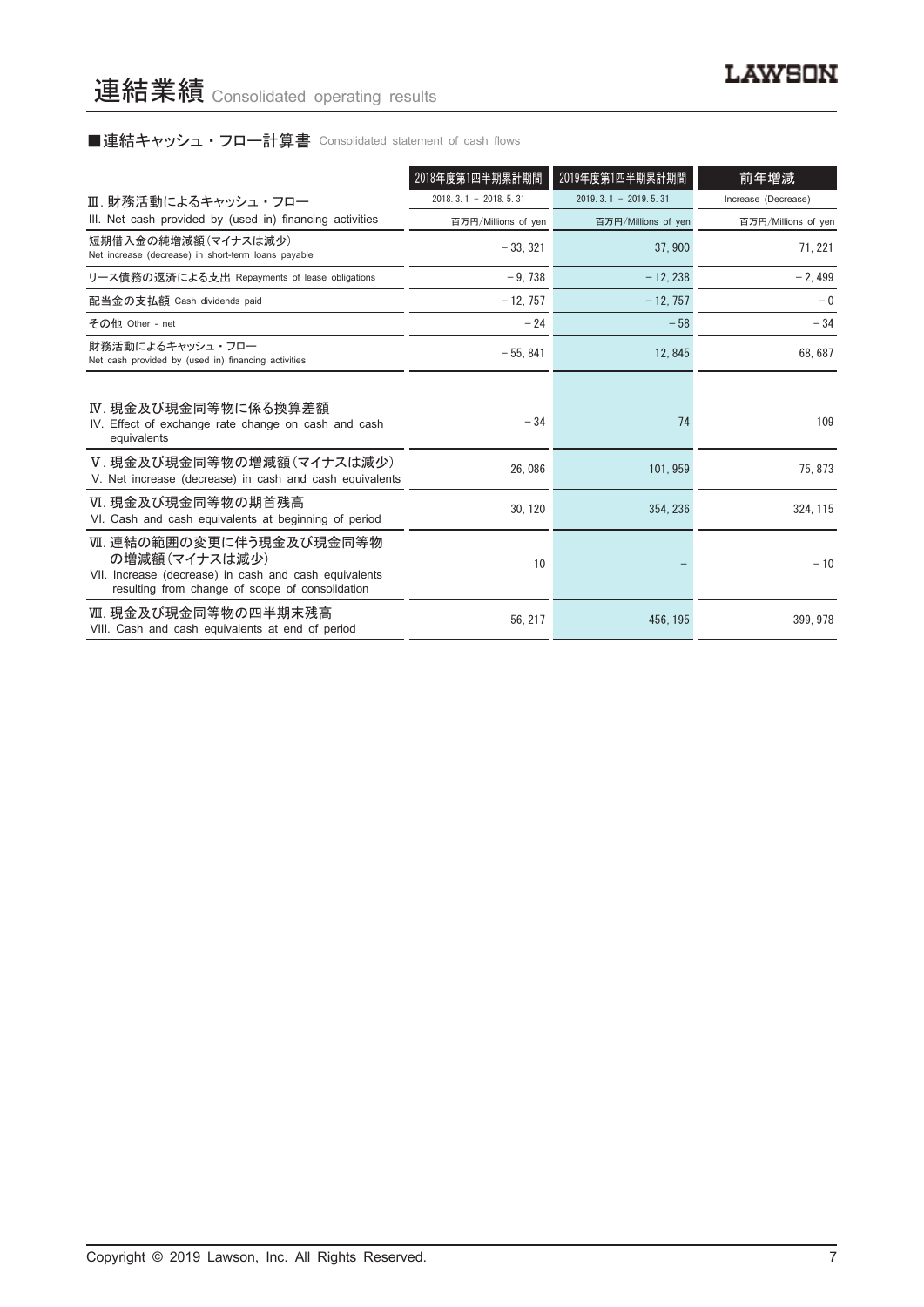■主な関係会社の状況 Main subsidiaries and equity method affiliates

| 1. 連結子会社                             | (株)ローソン山陰                                                                                                                                                                       |                                                                                                                             |                                                              | (株)ローソンアーバンワークス  |                                                          |                                |
|--------------------------------------|---------------------------------------------------------------------------------------------------------------------------------------------------------------------------------|-----------------------------------------------------------------------------------------------------------------------------|--------------------------------------------------------------|------------------|----------------------------------------------------------|--------------------------------|
| 1. Consolidated subsidiaries         |                                                                                                                                                                                 | Lawson Sanin, Inc.                                                                                                          |                                                              |                  | Lawson urbanworks, Inc.                                  |                                |
| 設立日 Date of establishment            |                                                                                                                                                                                 | 2016年9月 2016.9                                                                                                              |                                                              | 2017年11月 2017.11 |                                                          |                                |
| 決算月 Fiscal year end                  |                                                                                                                                                                                 | 2月 February                                                                                                                 |                                                              | 2月 February      |                                                          |                                |
| グループ出資比率 Share of group companies*1  |                                                                                                                                                                                 | 100.0%                                                                                                                      |                                                              |                  | 100.0%                                                   |                                |
| 事業内容 Business activities             |                                                                                                                                                                                 | 山陰地方におけるコンビニエンスストア事業                                                                                                        | Lawson's chain-store development and operation in Sanin area |                  | 「ローソン」の店舗運営<br>Store operation business of LAWSON stores |                                |
| 他出資者 Other shareholders              |                                                                                                                                                                                 |                                                                                                                             |                                                              |                  |                                                          |                                |
|                                      |                                                                                                                                                                                 |                                                                                                                             |                                                              |                  |                                                          |                                |
|                                      |                                                                                                                                                                                 | 2018. 3-2018. 5 2019. 3-2019. 5 2018. 3-2019. 2                                                                             |                                                              |                  | 2018. 3-2018. 5 2019. 3-2019. 5 2018. 3-2019. 2          |                                |
| チェーン全店売上高 Total net sales            | 12, 268                                                                                                                                                                         | 12, 319                                                                                                                     | 百万円/Millions of yen<br>49, 183                               | 4, 206           | 3, 707                                                   | 百万円/Millions of yen<br>15, 692 |
| 営業総収入 Gross operating revenue        | 1,886                                                                                                                                                                           | 1,873                                                                                                                       | 7,527                                                        | 4, 282           | 3,770                                                    | 15, 979                        |
| 営業利益 Operating income                | 101                                                                                                                                                                             | 84                                                                                                                          | 403                                                          | 124              | 25                                                       | $-21$                          |
| 経常利益 Ordinary income                 | 103                                                                                                                                                                             | 88                                                                                                                          | 421                                                          | 130              | 37                                                       | 14                             |
| 当期純利益 Profit                         | 34                                                                                                                                                                              | 12                                                                                                                          | 148                                                          | 84               | 23                                                       | 7                              |
|                                      |                                                                                                                                                                                 |                                                                                                                             |                                                              |                  |                                                          |                                |
|                                      |                                                                                                                                                                                 | (株)ローソンストア100 *2                                                                                                            |                                                              |                  | (株) SCI                                                  |                                |
|                                      |                                                                                                                                                                                 | Lawson Store100, Inc.                                                                                                       |                                                              |                  | SCI, Inc.                                                |                                |
| 設立日 Date of establishment            |                                                                                                                                                                                 | 2013年11月 2013.11                                                                                                            |                                                              |                  | 2012年7月 2012.7                                           |                                |
| 決算月 Fiscal year end                  |                                                                                                                                                                                 | 2月 February                                                                                                                 |                                                              |                  | $2$ 月 February                                           |                                |
| グループ出資比率 Share of group companies *1 |                                                                                                                                                                                 | 100.0%                                                                                                                      |                                                              |                  | 100.0%                                                   |                                |
| 事業内容 Business activities             | 「ローソンストア100」の店舗運営<br>SCM機能子会社<br>及び指導並びに商品関連事業<br>Store operation and merchandising function of LAWSON STORE100 Serving supply chain management of convenience store businesses |                                                                                                                             |                                                              |                  |                                                          |                                |
|                                      |                                                                                                                                                                                 |                                                                                                                             |                                                              |                  |                                                          |                                |
| 他出資者 Other shareholders              |                                                                                                                                                                                 |                                                                                                                             |                                                              |                  |                                                          |                                |
|                                      |                                                                                                                                                                                 | 2018. 3-2018. 5 2019. 3-2019. 5 2018. 3-2019. 2                                                                             |                                                              |                  | 2018. 3-2018. 5 2019. 3-2019. 5 2018. 3-2019. 2          |                                |
|                                      |                                                                                                                                                                                 |                                                                                                                             | 百万円/Millions of yen                                          |                  |                                                          | 百万円/Millions of yen            |
| チェーン全店売上高 Total net sales            | 9, 734                                                                                                                                                                          | 9, 115                                                                                                                      | 37, 793                                                      |                  |                                                          |                                |
| 営業総収入 Gross operating revenue        | 10,884                                                                                                                                                                          | 10, 214                                                                                                                     | 42, 295                                                      | 74, 256          | 76, 379                                                  | 309, 482                       |
| 営業利益 Operating income                | $-71$                                                                                                                                                                           | $-90$                                                                                                                       | $-348$                                                       | 629              | 1, 216                                                   | 2, 489                         |
| 経常利益 Ordinary income                 | $-70$                                                                                                                                                                           | $-92$                                                                                                                       | $-346$                                                       | 630              | 1, 218                                                   | 2, 494                         |
| 当期純利益 Profit                         | $-105$                                                                                                                                                                          | $-73$                                                                                                                       | $-191$                                                       | 410              | 798                                                      | 1,624                          |
|                                      |                                                                                                                                                                                 |                                                                                                                             |                                                              |                  |                                                          |                                |
|                                      |                                                                                                                                                                                 | (株) 成城石井 *3                                                                                                                 |                                                              |                  |                                                          |                                |
|                                      |                                                                                                                                                                                 | SEIJO ISHII CO., LTD.                                                                                                       |                                                              |                  |                                                          |                                |
| 設立日 Date of establishment            |                                                                                                                                                                                 | 1927年2月 1927.2                                                                                                              |                                                              |                  |                                                          |                                |
| 決算月 Fiscal year end                  |                                                                                                                                                                                 | 2月 February                                                                                                                 |                                                              |                  |                                                          |                                |
| グループ出資比率 Share of group companies*1  |                                                                                                                                                                                 | 100.0%                                                                                                                      |                                                              |                  |                                                          |                                |
| 事業内容 Business activities             |                                                                                                                                                                                 | 食品総合小売業、輸入、卸売、食品製造<br>及び飲食店の事業<br>Food retailing, import, wholesale, food manufacture<br>and restaurant operations business |                                                              |                  |                                                          |                                |
| 他出資者 Other shareholders              |                                                                                                                                                                                 |                                                                                                                             |                                                              |                  |                                                          |                                |
|                                      |                                                                                                                                                                                 |                                                                                                                             |                                                              |                  |                                                          |                                |
|                                      |                                                                                                                                                                                 | 2018. 3-2018. 5 2019. 3-2019. 5 2018. 3-2019. 2                                                                             |                                                              |                  |                                                          |                                |
|                                      | 19,649                                                                                                                                                                          | 21, 418                                                                                                                     | 百万円/Millions of yen<br>79,502                                |                  |                                                          |                                |
| チェーン全店売上高 Total net sales            |                                                                                                                                                                                 |                                                                                                                             |                                                              |                  |                                                          |                                |
| 営業総収入 Gross operating revenue        | 21, 515                                                                                                                                                                         | 23, 419                                                                                                                     | 87, 229                                                      |                  |                                                          |                                |
| 営業利益 Operating income                | 2,063                                                                                                                                                                           | 2,482                                                                                                                       | 8, 171                                                       |                  |                                                          |                                |
| 経常利益 Ordinary income                 | 2,048                                                                                                                                                                           | 2,468                                                                                                                       | 8,308                                                        |                  |                                                          |                                |
| 当期純利益 Profit                         | 1,168                                                                                                                                                                           | 1,473                                                                                                                       | 4,885                                                        |                  |                                                          |                                |

<sup>(</sup>注)

\*1 グループ出資比率には、 (株)ローソンからの出資のほか、 グループ企業等からの出資を含みます。

\*2 ローソンストア100事業全体の営業利益(社内管理ベース)は、 2019年度第1四半期累計で-219百万円となっております。 これは、 (株)ローソンストア100の営業 利益に、 (株)ローソンの担当事業本部による社内管理上の営業利益を合算して算出したものです。

\*3 設立日については、 創業時点を記載しております。

Notes:

\*1 Share of group companies includes investments from group companies besides investments from Lawson, Inc.

\*2 According to our internal calculation, the combined operating income of LAWSON STORE100 business has made a total of (219) million yen in the first quarter of fiscal year 2019. This total was calculated by adding the operating income of Lawson Store100, Inc. together with the operating income of Lawson, Inc.'s LAWSON STORE100 business division.

\*3 It states the date of foundation.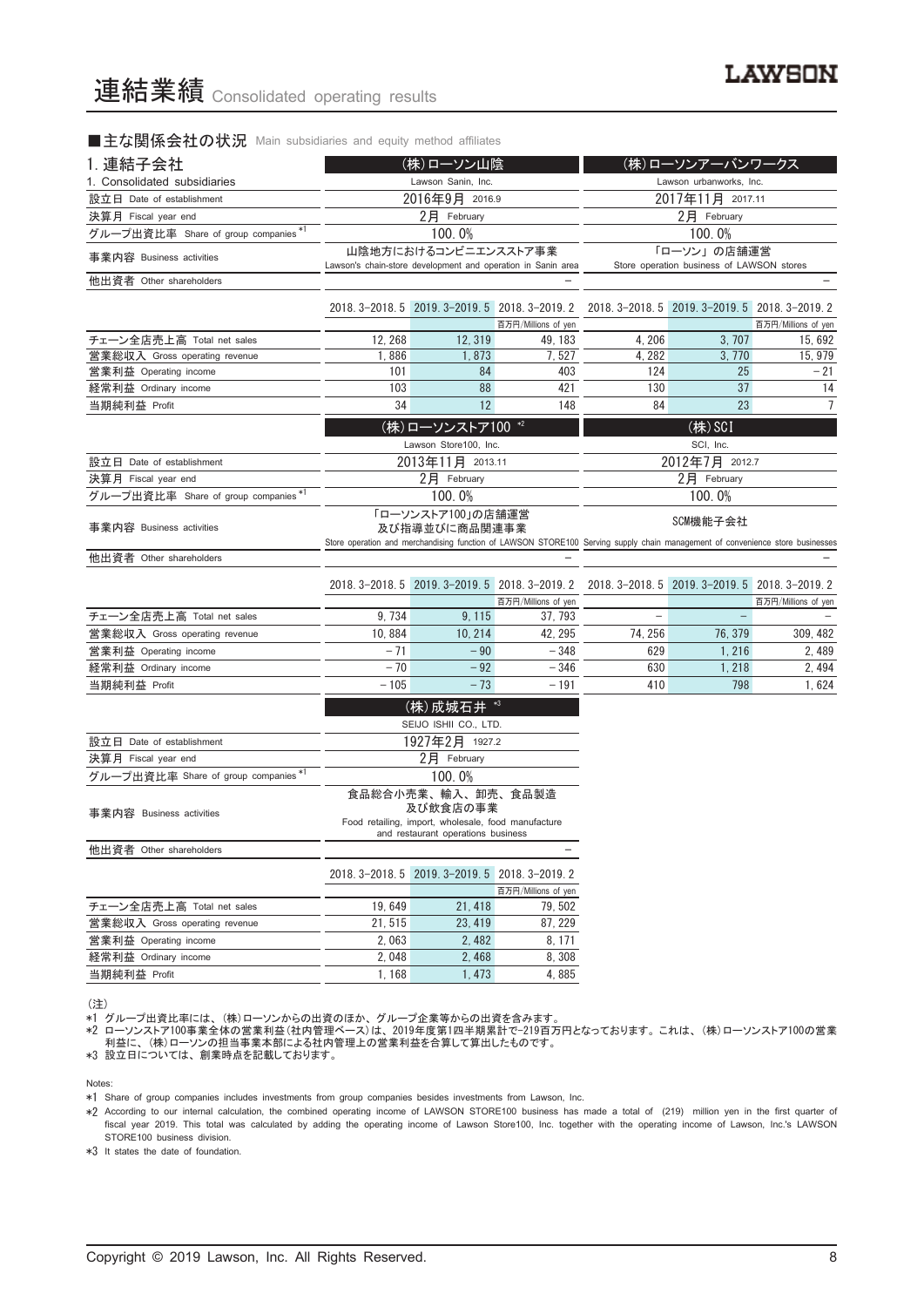### ■主な関係会社の状況 Main subsidiaries and equity method affiliates

|                                      | (株)ローソンエンタテインメント                                                                                                                                                                                                               |                                                                                                                   |                                                                        | ユナイテッド・シネマ(株)                                                                                                                    |                                                 |                     |
|--------------------------------------|--------------------------------------------------------------------------------------------------------------------------------------------------------------------------------------------------------------------------------|-------------------------------------------------------------------------------------------------------------------|------------------------------------------------------------------------|----------------------------------------------------------------------------------------------------------------------------------|-------------------------------------------------|---------------------|
|                                      | Lawson Entertainment, Inc.                                                                                                                                                                                                     |                                                                                                                   |                                                                        |                                                                                                                                  | United Cinemas Co., Ltd.                        |                     |
| 設立日 Date of establishment            |                                                                                                                                                                                                                                | 1992年7月 1992.7                                                                                                    |                                                                        | 1999年10月 1999.10                                                                                                                 |                                                 |                     |
| 決算月 Fiscal year end                  | $2$ 月 February                                                                                                                                                                                                                 |                                                                                                                   |                                                                        | $2$ 月 February                                                                                                                   |                                                 |                     |
| グループ出資比率 Share of group companies*1  |                                                                                                                                                                                                                                | 100.0%                                                                                                            |                                                                        |                                                                                                                                  | 100.0%                                          |                     |
| 事業内容 Business activities             |                                                                                                                                                                                                                                | チケット販売・情報提供サービス業、<br>音楽・映像ソフトの販売<br>Ticket sales, e-commerce, advertising sales<br>and other marketing activities |                                                                        | 映画館の運営及び関連事業<br>Operation of movie theaters and related business                                                                 |                                                 |                     |
| 他出資者 Other shareholders              |                                                                                                                                                                                                                                |                                                                                                                   |                                                                        |                                                                                                                                  |                                                 |                     |
|                                      |                                                                                                                                                                                                                                |                                                                                                                   | 2018. 3-2018. 5 2019. 3-2019. 5 2018. 3-2019. 2<br>百万円/Millions of yen |                                                                                                                                  | 2018. 3-2018. 5 2019. 3-2019. 5 2018. 3-2019. 2 | 百万円/Millions of yen |
| 営業総収入 Gross operating revenue        | 13, 339                                                                                                                                                                                                                        | 14, 447                                                                                                           | 54, 541                                                                | 6,017                                                                                                                            | 6,583                                           | 23.653              |
| 営業利益 Operating income                | 439                                                                                                                                                                                                                            | 789                                                                                                               | 2, 335                                                                 | 844                                                                                                                              | 1, 157                                          | 2,675               |
| 経常利益 Ordinary income                 | 440                                                                                                                                                                                                                            | 792                                                                                                               | 2,349                                                                  | 836                                                                                                                              | 1, 151                                          | 2,654               |
| 当期純利益 Profit                         | 353                                                                                                                                                                                                                            | 651                                                                                                               | 2,470                                                                  | 567                                                                                                                              | 751                                             | 2,687               |
|                                      |                                                                                                                                                                                                                                | 上海羅森便利有限公司<br>Shanghai Lawson, Inc.                                                                               | $*2$                                                                   |                                                                                                                                  | 重慶羅森便利店有限公司<br>Chongqing Lawson, Inc.           |                     |
| 設立日 Date of establishment            |                                                                                                                                                                                                                                | 1996年2月 1996.2                                                                                                    |                                                                        |                                                                                                                                  | 2010年4月 2010.4                                  |                     |
| 決算月 Fiscal year end                  |                                                                                                                                                                                                                                | 12月 December                                                                                                      |                                                                        | 12月 December                                                                                                                     |                                                 |                     |
| グループ出資比率 Share of group companies*1  |                                                                                                                                                                                                                                | 100.0%                                                                                                            |                                                                        | 100.0%                                                                                                                           |                                                 |                     |
| 事業内容 Business activities             | 中国上海市及びその周辺における<br>中国重慶市におけるコンビニエンスストア事業<br>コンビニエンスストア事業<br>Lawson's chain-store development and operation<br>Lawson's chain-store development and operation<br>in Shanghai and surrounding area, China<br>in Chongqing, China |                                                                                                                   |                                                                        |                                                                                                                                  |                                                 |                     |
| 他出資者 Other shareholders              |                                                                                                                                                                                                                                |                                                                                                                   |                                                                        |                                                                                                                                  |                                                 |                     |
|                                      |                                                                                                                                                                                                                                |                                                                                                                   | 百万円/Millions of yen                                                    | 2018. 1-2018. 3 2019. 1-2019. 3 2018. 1-2018. 12 2018. 1-2018. 3 2019. 1-2019. 3 2018. 1-2018. 12                                |                                                 | 百万円/Millions of yen |
| チェーン全店売上高 Total net sales            | 7,093                                                                                                                                                                                                                          | 9,476                                                                                                             | 35, 310                                                                | 1, 232                                                                                                                           | 1,412                                           | 5, 469              |
| 営業総収入 Gross operating revenue        | 4,501                                                                                                                                                                                                                          | 5,898                                                                                                             | 24, 359                                                                | 848                                                                                                                              | 677                                             | 3,461               |
| 営業利益 Operating income                | $-834$                                                                                                                                                                                                                         | $-1,004$                                                                                                          | 28                                                                     | $-80$                                                                                                                            | $-108$                                          | $-282$              |
| 経常利益 Ordinary income                 | $-797$                                                                                                                                                                                                                         | $-1,044$                                                                                                          | $-15$                                                                  | $-79$                                                                                                                            | $-114$                                          | $-280$              |
| 当期純利益 Profit                         | $-801$                                                                                                                                                                                                                         | $-1,058$                                                                                                          | $-241$                                                                 | $-94$                                                                                                                            | $-116$                                          | $-378$              |
|                                      |                                                                                                                                                                                                                                | 大連羅森便利店有限公司<br>Dalian Lawson, Inc.                                                                                |                                                                        |                                                                                                                                  | 羅森(北京)有限公司<br>Beijing Lawson, Inc.              |                     |
| 設立日 Date of establishment            |                                                                                                                                                                                                                                | 2011年9月 2011.9                                                                                                    |                                                                        |                                                                                                                                  | 2013年5月 2013.5                                  |                     |
| 決算月 Fiscal year end                  |                                                                                                                                                                                                                                | 12月 December                                                                                                      |                                                                        |                                                                                                                                  | 12月 December                                    |                     |
| グループ出資比率 Share of group companies *1 |                                                                                                                                                                                                                                | 98.3%                                                                                                             |                                                                        |                                                                                                                                  | 100.0%                                          |                     |
| 事業内容 Business activities             |                                                                                                                                                                                                                                | 中国大連市におけるコンビニエンスストア事業                                                                                             |                                                                        | Lawson's chain-store development and operation in Dalian, China Lawson's chain-store development and operation in Beijing, China | 中国北京市におけるコンビニエンスストア事業                           |                     |
| 他出資者 Other shareholders              |                                                                                                                                                                                                                                | 亜恵美食有限公司 Acasia Foods Co.,LTD.                                                                                    | 1.7%                                                                   |                                                                                                                                  |                                                 |                     |
|                                      |                                                                                                                                                                                                                                |                                                                                                                   | 百万円/Millions of yen                                                    | 2018. 1-2018. 3 2019. 1-2019. 3 2018. 1-2018. 12 2018. 1-2018. 3 2019. 1-2019. 3 2018. 1-2018. 12                                |                                                 | 百万円/Millions of yen |
| チェーン全店売上高 Total net sales            | 1,044                                                                                                                                                                                                                          | 1,187                                                                                                             | 4,810                                                                  | 880                                                                                                                              | 1,258                                           | 4,622               |
| 営業総収入 Gross operating revenue        | 545                                                                                                                                                                                                                            | 608                                                                                                               | 2,463                                                                  | 746                                                                                                                              | 983                                             | 4,480               |
| 営業利益 Operating income                | $-16$                                                                                                                                                                                                                          | $-35$                                                                                                             | 0                                                                      | $-158$                                                                                                                           | $-102$                                          | $-463$              |
| 経常利益 Ordinary income                 | $-15$                                                                                                                                                                                                                          | $-34$                                                                                                             | 5                                                                      | $-184$                                                                                                                           | $-108$                                          | $-481$              |
| 当期純利益 Profit                         | $-22$                                                                                                                                                                                                                          | $-40$                                                                                                             | $-31$                                                                  | $-216$                                                                                                                           | $-134$                                          | $-591$              |

(注) \*1 グループ出資比率には、 (株)ローソンからの出資のほか、 グループ企業等からの出資を含みます。

\*2 上表中の決算数値は、 上海羅森便利有限公司に、 中国上海市及びその周辺地域の上海楽松商貿有限公司、 上海恭匯貿易有限公司、 浙江羅森百貨有限公 コン・・・・・・・・・・・・・・ ニン・・・・・・・・・・・・・・・・。<br>司3社の経営成績を合算しております。

\*3 羅森(北京)有限公司の上表中の決算数値は、 羅森(北京)有限公司に、 北京羅松商貿有限公司の経営成績を合算しております。

Notes:

\*1 Share of group companies includes investments from group companies besides investments from Lawson, Inc.

\*2 The operating result of Shanghai Lawson, Inc. includes a sum of operating results of 3 companies (Shanghai Le Song Trading Co., Ltd., Shang Hai Gong Hui Trading Co., Ltd. and Zhejiang Lawson, Inc. located in Shanghai and surrounding area).

\*3 The operating result of Beijing Lawson, Inc. includes the operating result of BEIJING LUOSONG Co., Ltd.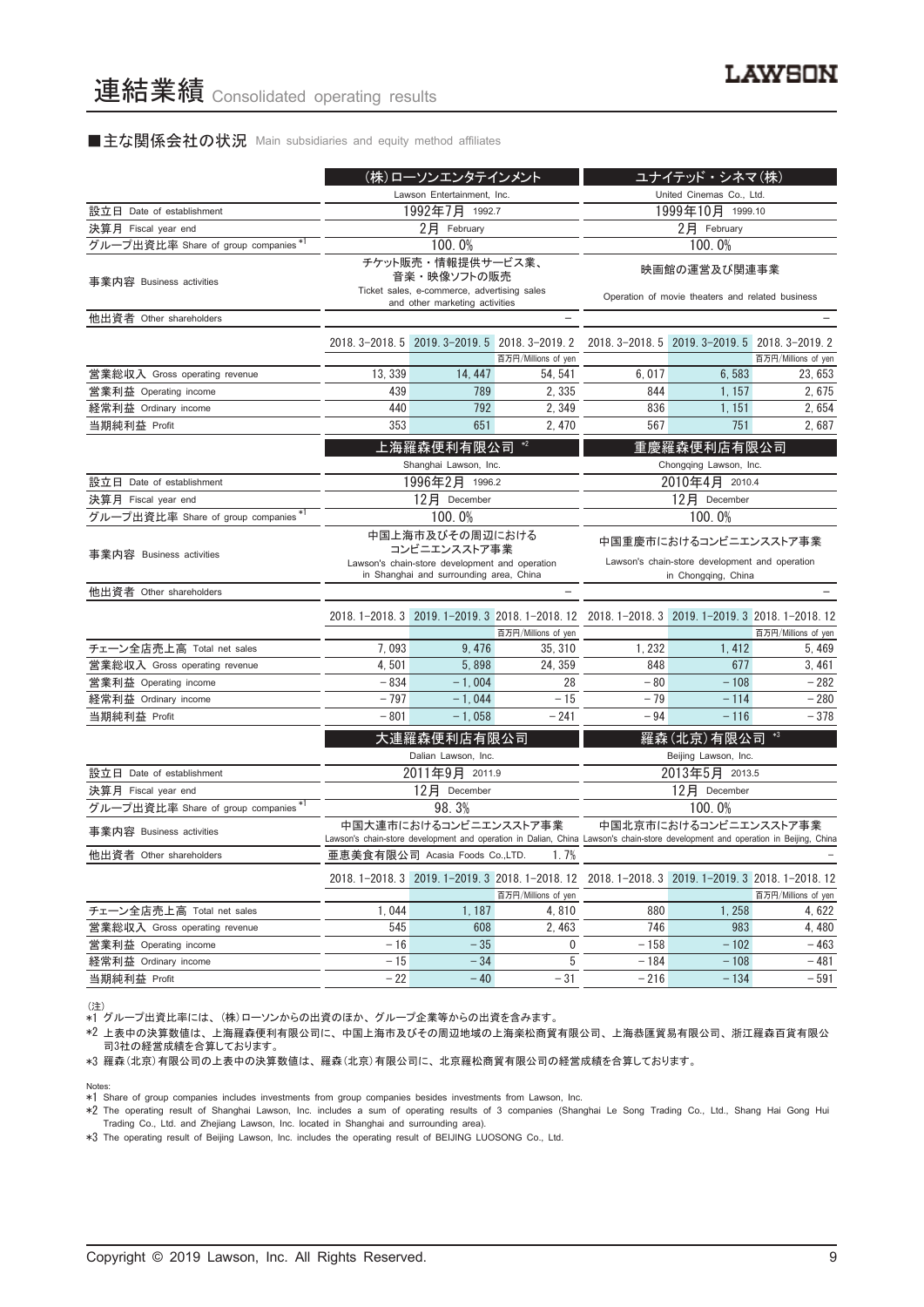# ■主な関係会社の状況 Main subsidiaries and equity method affiliates

|                                    |                                | Saha Lawson Co., Ltd. |                                                                                                              |                    | (株)ベストプラクティス    |                     |
|------------------------------------|--------------------------------|-----------------------|--------------------------------------------------------------------------------------------------------------|--------------------|-----------------|---------------------|
|                                    |                                |                       |                                                                                                              | BestPractice, Inc. |                 |                     |
| 設立日 Date of establishment          |                                | 2012年11月<br>2012.11   |                                                                                                              | 2004年3月 2004.3     |                 |                     |
| 決算月 Fiscal year end                |                                | 12月<br>December       |                                                                                                              |                    | 2月 February     |                     |
| グループ出資比率 Share of group companies* |                                | 49.2%                 |                                                                                                              |                    | 100.0%          |                     |
| 事業内容 Business activities           |                                | タイにおけるコンビニエンスストア事業    | Operating stores "LAWSON 108" and "108SHOP" in Thailand On-site inspections and analysis of store management |                    | 店舗の経営の実態調査・分析業務 |                     |
| 他出資者 Other shareholders            | Saha Pathanapibul PLC.         |                       | 20.0%                                                                                                        |                    |                 |                     |
|                                    | Saha Pathana Interholding PLC. |                       | 9.0%                                                                                                         |                    |                 |                     |
|                                    | I.C.C International PLC.       |                       | 9.0%                                                                                                         |                    |                 |                     |
|                                    | Thai President Foods PLC.      |                       | 9.0%                                                                                                         |                    |                 |                     |
|                                    | Others                         |                       | 3.8%                                                                                                         |                    |                 |                     |
|                                    |                                |                       | 2018. 1-2018. 3 2019. 1-2019. 3 2018. 1-2018. 12 2018. 3-2018. 5 2019. 3-2019. 5 2018. 3-2019. 2             |                    |                 |                     |
|                                    |                                |                       | 百万円/Millions of yen                                                                                          |                    |                 | 百万円/Millions of yen |
| チェーン全店売上高 Total net sales          | 2, 341                         | 2,513                 | 9,518                                                                                                        |                    |                 |                     |
| 営業総収入 Gross operating revenue      | 2,498                          | 2,537                 | 9,851                                                                                                        | 284                | 256             | 1,086               |
| 営業利益 Operating income              | $-89$                          | $-116$                | $-299$                                                                                                       | 18                 | 15              | 65                  |
| 経常利益 Ordinary income               | $-74$                          | $-116$                | $-267$                                                                                                       | 18                 | 15              | 63                  |
| 当期純利益 Profit                       | $-81$                          | $-98$                 | $-280$                                                                                                       | $-0$               | 9               | 31                  |

| 2. 持分法適用関連会社                       |                                                                                    | (株)ローソン高知           |                                                                                                 |                                                                                                                     | (株)ローソン南九州     |                     |  |
|------------------------------------|------------------------------------------------------------------------------------|---------------------|-------------------------------------------------------------------------------------------------|---------------------------------------------------------------------------------------------------------------------|----------------|---------------------|--|
| 2. Equity method affiliates        |                                                                                    | Lawson Kochi, Inc.  |                                                                                                 | Lawson Minamikyushu, Inc.                                                                                           |                |                     |  |
| 設立日 Date of establishment          |                                                                                    | 2015年4月 2015.4      |                                                                                                 | 2013年5月 2013.5                                                                                                      |                |                     |  |
| 決算月 Fiscal year end                |                                                                                    | $2$ $H$ February    |                                                                                                 |                                                                                                                     | $2$ 月 February |                     |  |
| グループ出資比率 Share of group companies* |                                                                                    | 49.0%               |                                                                                                 |                                                                                                                     | 49.0%          |                     |  |
| 事業内容 Business activities           |                                                                                    | 高知県におけるコンビニエンスストア事業 |                                                                                                 | 鹿児島県におけるコンビニエンスストア事業                                                                                                |                |                     |  |
|                                    |                                                                                    |                     |                                                                                                 | Lawson's chain-store development and operation in Kochi Lawson's chain-store development and operation in Kagoshima |                |                     |  |
| 他出資者 Other shareholders            | 株式会社サニーマート SUNNY MART Co., Ltd. 51.0% 南国殖産株式会社 Nangoku Corporation Co., Ltd. 51.0% |                     |                                                                                                 |                                                                                                                     |                |                     |  |
|                                    |                                                                                    |                     | 2018. 3-2018. 5 2019. 3-2019. 5 2018. 3-2019. 2 2018. 3-2018. 5 2019. 3-2019. 5 2018. 3-2019. 2 |                                                                                                                     |                |                     |  |
|                                    |                                                                                    |                     | 百万円/Millions of yen                                                                             |                                                                                                                     |                | 百万円/Millions of yen |  |
| 営業総収入 Gross operating revenue      | 1,076                                                                              | 1, 104              | 4,388                                                                                           | 1,087                                                                                                               | 1, 141         | 4, 412              |  |
| 営業利益 Operating income              | 133                                                                                | 133                 | 387                                                                                             | 49                                                                                                                  | 63             | 156                 |  |
| 経常利益 Ordinary income               | 134                                                                                | 136                 | 400                                                                                             | 49                                                                                                                  | 64             | 174                 |  |
| 当期純利益 Profit                       | 90<br>128<br>300                                                                   |                     |                                                                                                 | 35                                                                                                                  | 51             | 95                  |  |
| (株)ローソン沖縄<br>awson Okinawa Inc     |                                                                                    |                     |                                                                                                 |                                                                                                                     |                |                     |  |

|                                    | Lawson Okinawa, Inc.                                      |                                                 |                     |  |  |
|------------------------------------|-----------------------------------------------------------|-------------------------------------------------|---------------------|--|--|
| 設立日 Date of establishment          | 2009年10月 2009.10                                          |                                                 |                     |  |  |
| 決算月 Fiscal year end                |                                                           | 2月<br>February                                  |                     |  |  |
| グループ出資比率 Share of group companies* |                                                           | 49.0%                                           |                     |  |  |
| 事業内容 Business activities           |                                                           | 沖縄県におけるコンビニエンスストア事業                             |                     |  |  |
|                                    | Lawson's chain-store development and operation in Okinawa |                                                 |                     |  |  |
| 他出資者 Other shareholders            | 株式会社サンエー SAN-A CO., LTD.<br>51.0%                         |                                                 |                     |  |  |
|                                    |                                                           | 2018. 3-2018. 5 2019. 3-2019. 5 2018. 3-2019. 2 |                     |  |  |
|                                    |                                                           |                                                 | 百万円/Millions of yen |  |  |
| 営業総収入 Gross operating revenue      | 1.836                                                     | 2.014                                           | 7,700               |  |  |
| 営業利益 Operating income              | 478                                                       | 502                                             | 1,824               |  |  |
| 経常利益 Ordinary income               | 475                                                       | 504                                             | 1,832               |  |  |
| 当期純利益 Profit                       | 306                                                       | 333                                             | 1.107               |  |  |

#### (注)

\* グループ出資比率には、 (株)ローソンからの出資のほか、 グループ企業等からの出資を含みます。

#### Note:

\* Share of group companies includes investments from group companies besides investments from Lawson, Inc.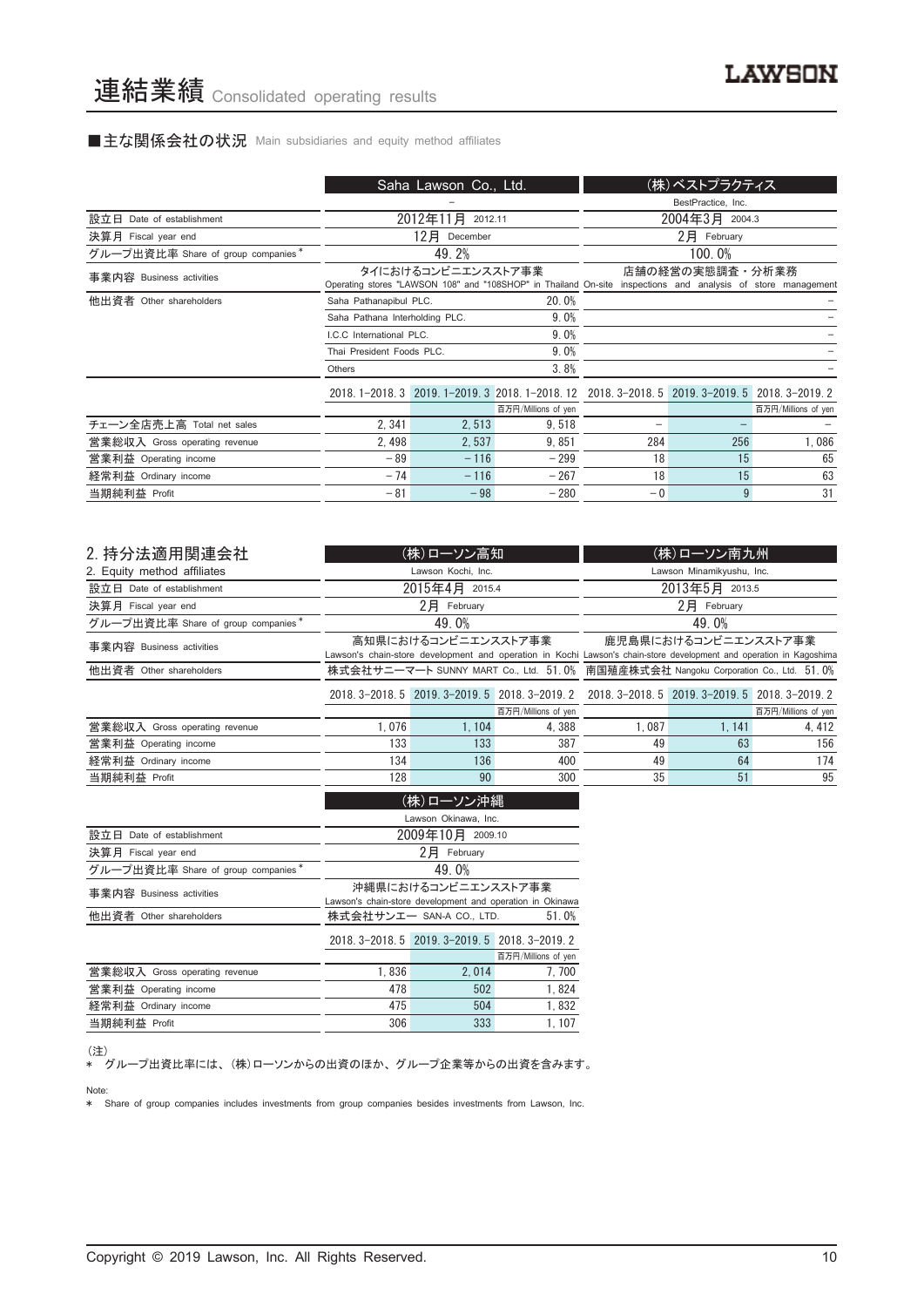|                                                       | 2018年度第1四半期累計期間        |         | 2019年度第1四半期累計期間        |         | 前年増減                |  |
|-------------------------------------------------------|------------------------|---------|------------------------|---------|---------------------|--|
|                                                       | $2018.3.1 - 2018.5.31$ |         | $2019.3.1 - 2019.5.31$ |         | Increase (Decrease) |  |
|                                                       | 百万円/Millions of yen    | 前年比/YoY | 百万円/Millions of yen    | 前年比/YoY | 百万円/Millions of yen |  |
| セグメント利益 Segment profit                                |                        |         |                        |         |                     |  |
| 国内コンビニエンスストア事業<br>Domestic convenience store business | 10.172                 | 77.7%   | 11.095                 | 109.1%  | 922                 |  |
| 成城石井事業<br>Seijo Ishii business                        | 1.874                  | 105.7%  | 2.292                  | 122.3%  | 418                 |  |
| エンタテインメント関連事業<br>Entertainment-related business       | 1.149                  | 87.3%   | 1.812                  | 157.6%  | 662                 |  |
| 金融関連事業<br>Financial services business                 | 808                    | 61.1%   | 528                    | 65.4%   | $-279$              |  |
| その他 Other business                                    | $-1.327$               | 105.7%  | $-1.481$               | 111.6%  | $-154$              |  |
| 合計 Total                                              | 12.677                 | 78.0%   | 14.247                 | 112.4%  | 1.569               |  |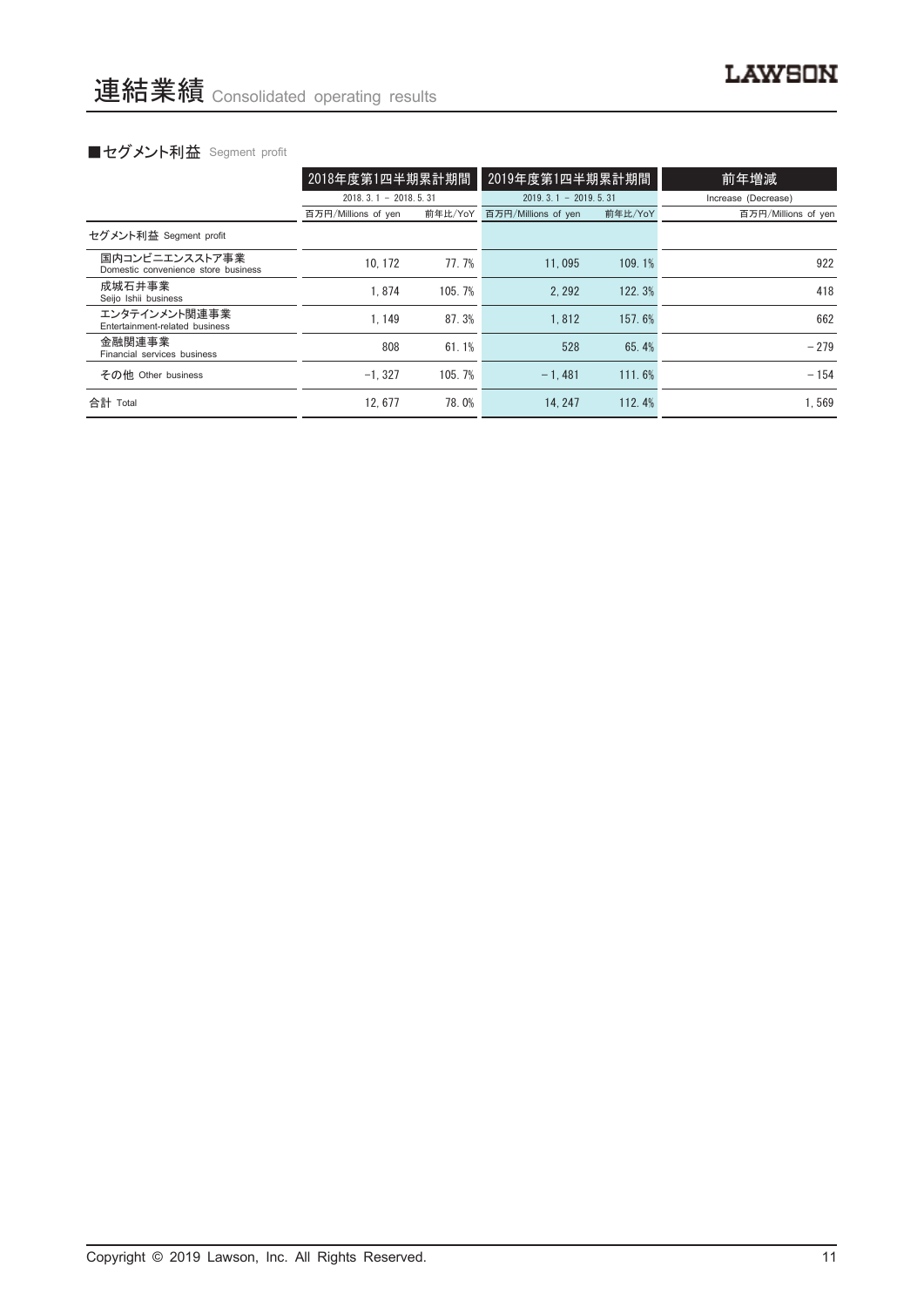### ■主な業績と予想 Results and forecasts for major financial indicators

|                                                                                                           | 2018年度/FY2018                      |        |                                          |        | 2019年度/FY2019                      |        |                                                       |           |
|-----------------------------------------------------------------------------------------------------------|------------------------------------|--------|------------------------------------------|--------|------------------------------------|--------|-------------------------------------------------------|-----------|
|                                                                                                           | 第1四半期/10<br>$2018.3.1 - 2018.5.31$ |        | 通期/Full year<br>2018. 3. 1 - 2019. 2. 28 |        | 第1四半期/10<br>$2019.3.1 - 2019.5.31$ |        | 通期計画/Full year (Forecast)<br>2019. 3. 1 - 2020. 2. 29 |           |
|                                                                                                           | 金額/Amount 前年比/YoY                  |        | 金額/Amount 前年比/YoY                        |        | 金額/Amount 前年比/YoY                  |        | 金額/Amount 前年比/YoY                                     |           |
| チェーン全店売上高 (百万円)<br>Net sales of all convenience stores (millions of yen)                                  | 546, 498                           | 106.4% | 2, 236, 125                              | 106.0% | 574, 268                           | 105.1% | 2, 310, 000                                           | 103.3%    |
| 加盟店売上高 (百万円)<br>Net sales of franchised stores (millions of yen)                                          | 533, 728                           |        | 106.5% 2.185.078                         | 106.0% | 561, 711                           | 105.2% |                                                       |           |
| 直営店売上高(百万円)<br>Net sales of company-operated stores (millions of yen)                                     | 12, 770                            | 104.8% | 51,046                                   | 102.6% | 12.557                             | 98.3%  |                                                       |           |
| 営業総収入 (百万円) *1<br>Gross operating revenue (millions of yen)                                               | 94, 269                            | 103.9% | 385, 678                                 | 103.4% | 97, 438                            | 103.4% | 397,000                                               | 102.9%    |
| 営業総利益 (百万円)<br>Operating gross profit (millions of yen)                                                   | 84, 853                            | 104.0% | 348, 491                                 | 103.8% | 88, 317                            | 104.1% |                                                       |           |
| (対チェーン全店売上高比)<br>(Operating gross profit on Net sales of all convenience stores)                          | 15.5%                              |        | 15.6%                                    |        | 15.4%                              |        |                                                       |           |
| 販売費及び一般管理費 (百万円)<br>Selling, general and administrative expenses (millions of yen)                        | 75, 514                            | 109.4% | 302.779                                  | 106.3% | 78.350                             | 103.8% |                                                       |           |
| (対チェーン全店売上高比)<br>(Selling, general and administrative expenses on Net<br>sales of all convenience stores) | 13.8%                              |        | 13.5%                                    |        | 13.6%                              |        |                                                       |           |
| 営業利益 (百万円) Operating income (millions of yen)                                                             | 9,339                              | 74.2%  | 45, 711                                  | 89.6%  | 9.967                              | 106.7% | 45, 300                                               | 99.1%     |
| (対チェーン全店売上高比)<br>(Operating income on Net sales of all convenience stores)                                | 1.7%                               |        | 2.0%                                     |        | 1.7%                               |        |                                                       |           |
| 経常利益 (百万円) Ordinary income (millions of yen)                                                              | 17, 168                            | 135.4% | 51, 443                                  | 101.9% | 15, 578                            | 90.7%  | 46.000                                                | 89.4%     |
| 四半期 (当期) 純利益 (百万円) Profit (millions of yen)                                                               | 13, 282                            | 155.2% | 31,002                                   | 159.7% | 11, 245                            | 84.7%  | 16,500                                                | 53.2%     |
| 1株当たり四半期 (当期) 純利益 (円)<br>Profit per share (yen)                                                           |                                    | 132.74 |                                          | 309.85 | 112.38                             |        |                                                       | 164.89 *2 |
| 純資産 (百万円) Net assets (millions of yen)                                                                    | 234, 260                           |        | 240, 280                                 |        | 238, 282                           |        | $\equiv$                                              |           |
| 総資産 (百万円) Total assets (millions of yen)                                                                  | 835.339                            |        | 838, 260                                 |        | 857, 607                           |        | $\overline{a}$                                        |           |
| 1株当たり純資産 (円) Net assets per share (yen)                                                                   | 2, 339. 76                         |        | 2, 399.24                                |        | 2, 379. 32                         |        | $\overline{\phantom{0}}$                              |           |
| 総資産四半期(当期)純利益率 ROA                                                                                        |                                    | 1.6%   |                                          | 3.8%   |                                    | 1.3%   |                                                       |           |
| 自己資本四半期(当期)純利益率 ROE                                                                                       |                                    | 5.7%   |                                          | 13.1%  |                                    | 4.7%   | ۳                                                     |           |
| 流動比率 Current ratio <sup>*3</sup>                                                                          |                                    | 49.8%  |                                          | 40.8%  |                                    | 41.5%  | $\equiv$                                              |           |
| 固定比率 Fixed ratio <sup>*3</sup>                                                                            |                                    | 275.5% |                                          | 278.8% | 284.4%                             |        |                                                       |           |
| 自己資本比率 Shareholders' equity ratio                                                                         |                                    | 28.0%  |                                          | 28.6%  |                                    | 27.8%  |                                                       |           |

(注)

\*1 営業総収入は直営店売上高、 加盟店からの収入等の合計です。

\*2 計画の1株当たり四半期(当期)純利益に関しては、 2019年5月31日現在の期末発行済株式数を用いて算出しております。

\*3 「『税効果会計に係る会計基準』 の一部改正」 等を当期首から適用しており、 過去の主要な経営指標等については、 当該会計基準等を遡って適用 した後の指標等となっております。

Notes:

- \*1 The gross operating revenue is a sum of total sales of company-operated stores, income from franchised stores and others.
- \*2 Forecasted profit per share is calculated based on the number of outstanding shares as of May 31, 2019.

\*3 Partial Amendments to Accounting Standard for Tax Effect Accounting, etc. have been applied to our non-consolidated financial statements since the beginning of the fiscal year 2019. They have been retrospectively applied to major management indices related to the previous fiscal year.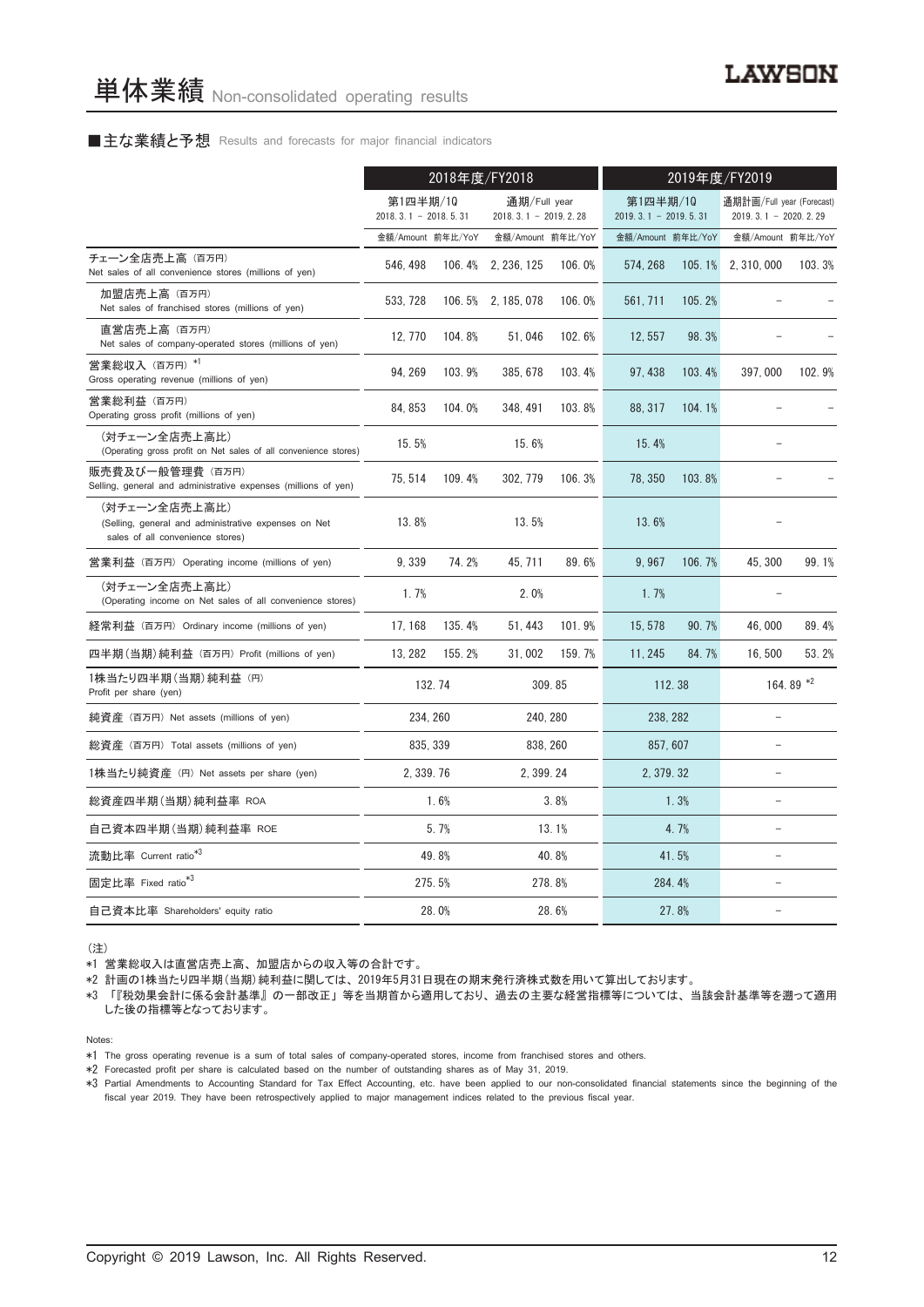### ■損益計算書 Non-consolidated statement of income

|                                                            | 2018年度第1四半期累計期間        |         | 2019年度第1四半期累計期間        | 前年増減    |                     |
|------------------------------------------------------------|------------------------|---------|------------------------|---------|---------------------|
|                                                            | $2018.3.1 - 2018.5.31$ |         | $2019.3.1 - 2019.5.31$ |         | Increase (Decrease) |
|                                                            | 百万円/Millions of yen    | 前年比/YoY | 百万円/Millions of yen    | 前年比/YoY | 百万円/Millions of yen |
| A. 営業総収入 Gross operating revenue<br>$B + E$                | 94, 269                | 103.9%  | 97, 438                | 103.4%  | 3,168               |
| B. 売上高 Net sales                                           | 12.970                 | 103.7%  | 12.557                 | 96.8%   | $-413$              |
| C. 売上原価 Cost of sales                                      | 9,416                  | 103.4%  | 9, 120                 | 96.9%   | $-296$              |
| D. 売上総利益 Gross profit<br>$B - C$                           | 3,554                  | 104.5%  | 3,436                  | 96.7%   | $-117$              |
| E. 営業収入 Operating revenue<br>$F + G$                       | 81, 299                | 103.9%  | 84,880                 | 104.4%  | 3,581               |
| F. 加盟店からの収入 Income from franchised stores                  | 72.081                 | 104.5%  | 75.653                 | 105.0%  | 3,571               |
| G. その他の営業収入 Other operating revenue                        | 9.217                  | 99.5%   | 9.227                  | 100.1%  | 9                   |
| H. 営業総利益 Operating gross profit<br>$A - C = D + E$         | 84, 853                | 104.0%  | 88, 317                | 104.1%  | 3,464               |
| I. 販売費及び一般管理費 Selling, general and administrative expenses | 75, 514                | 109.4%  | 78, 350                | 103.8%  | 2,836               |
| J. 営業利益 Operating income<br>$H - I$                        | 9.339                  | 74.2%   | 9.967                  | 106.7%  | 628                 |
| 営業外収益 Non-operating income                                 | 9, 112                 | 916.2%  | 6,655                  | 73.0%   | $-2,457$            |
| 営業外費用 Non-operating expenses                               | 1,282                  | 141.1%  | 1,043                  | 81.3%   | $-239$              |
| 経常利益 Ordinary income                                       | 17, 168                | 135.4%  | 15, 578                | 90.7%   | $-1,589$            |
| 特別利益 Extraordinary income                                  |                        |         |                        |         |                     |
| 特別損失 Extraordinary losses                                  | 1,316                  | 124.4%  | 1,833                  | 139.3%  | 517                 |
| 税引前四半期純利益 Profit before income taxes                       | 15,851                 | 133.0%  | 13, 744                | 86.7%   | $-2, 107$           |
| 法人税、住民税及び事業税 Income taxes - current                        | 2,534                  | 116.1%  | 1,411                  | 55.7%   | $-1, 122$           |
| 法人税等調整額 Income taxes - deferred                            | 35                     | 3.0%    | 1,088                  |         | 1,052               |
| 四半期純利益 Profit                                              | 13, 282                | 155.2%  | 11, 245                | 84.7%   | $-2,037$            |

■販売費及び一般管理費の主な明細 Selling, general and administrative expenses \*

|                                                          | 2018年度第1四半期累計期間        |         | 2019年度第1四半期累計期間        |         | 前年増減                |
|----------------------------------------------------------|------------------------|---------|------------------------|---------|---------------------|
|                                                          | $2018.3.1 - 2018.5.31$ |         | $2019.3.1 - 2019.5.31$ |         | Increase (Decrease) |
|                                                          | 百万円/Millions of yen    | 前年比/YoY | 百万円/Millions of yen    | 前年比/YoY | 百万円/Millions of yen |
| 地代家賃 Rents                                               | 27.797                 | 107.1%  | 29.034                 | 104.4%  | 1.236               |
| 人件費 Personnel expenses                                   | 11.466                 | 101.2%  | 11.489                 | 100.2%  | 22                  |
| 有形固定資産減価償却費 Depreciation of property and store equipment | 10.798                 | 113.3%  | 12.169                 | 112.7%  | 1.371               |
| 広告宣伝費 Advertising expenses                               | 3.523                  | 117.6%  | 4.193                  | 119.0%  | 670                 |
| 販売手数料 Sales commission                                   | 5.328                  | 129.7%  | 4.761                  | 89.4%   | $-566$              |
| その他 Other                                                | 16.599                 | 109.9%  | 16, 701                | 100.6%  | 102                 |
| 合計 Total                                                 | 75.514                 | 109.4%  | 78.350                 | 103.8%  | 2.836               |

(注)

\* ITコスト(社内管理ベース)は、 2019年度第1四半期累計で24億円になります。 なお、 ITコストは 「有形固定資産減価償却費」 及び 「その他」 に計 上しています。

Note:

\* According to our internal calculation, IT-related expenses for the first quarter of fiscal 2019 stood at 2.4 billions of yen. These IT-related expenses are recorded under "Depreciation of property and store equipment" and "Other."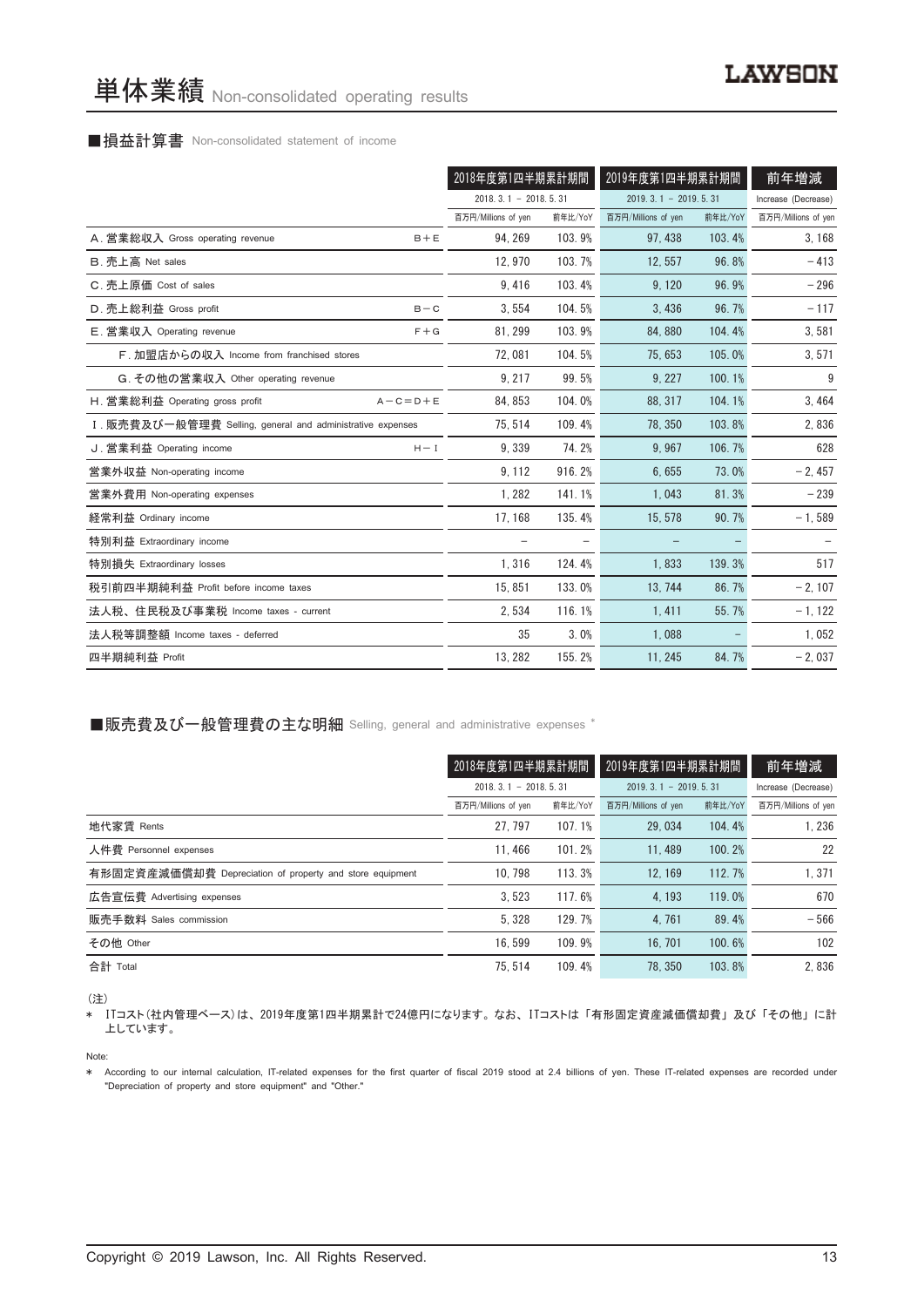# ■投融資の状況 Capital expenditure

|                                                                | 2018年度第1四半期累計期間        | 2019年度第1四半期累計期間        | 前年増減                | 2019年度計画                             |
|----------------------------------------------------------------|------------------------|------------------------|---------------------|--------------------------------------|
|                                                                | $2018.3.1 - 2018.5.31$ | $2019.3.1 - 2019.5.31$ | Increase (Decrease) | Forecasts / 2019. 3. 1 - 2020. 2. 29 |
|                                                                | 百万円/Millions of yen    | 百万円/Millions of yen    | 百万円/Millions of yen | 百万円/Millions of yen                  |
| 新店投資 New store investments                                     | 9, 195                 | 4, 251                 | $-4,944$            | 23,500                               |
| 既存店投資<br>Existing store investments                            | 4, 179                 | 1,348                  | $-2,831$            | 11,000                               |
| システム関連投資<br>IT-related investments                             | 2,505                  | 3,065                  | 559                 | 10,000                               |
| その他 Other                                                      | 143                    | 242                    | 99                  |                                      |
| 投資小計 Subtotal                                                  | 16,024                 | 8,908                  | $-7, 116$           | 44,500                               |
| 出資・融資<br>Investments and advances                              | 1,872                  | 4,440                  | 2,568               | 5,500                                |
| リース Leases*                                                    | 10,630                 | 10,089                 | $-541$              | 41,000                               |
| 合計 Total                                                       | 28, 528                | 23, 438                | $-5,089$            | 91,000                               |
| 有形固定資産減価償却費<br>Depreciation of property and store<br>equipment | 10, 798                | 12, 169                | 1, 371              | 49, 100                              |
| 無形固定資産償却費<br>Amortization of intangible assets                 | 1,833                  | 2, 176                 | 342                 | 10, 100                              |
| 減価償却費合計<br>Total depreciation and amortization                 | 12,632                 | 14, 346                | 1,714               | 59, 200                              |

<sup>(</sup>注)

\* リース債務の返済による支出は、 2018年度第1四半期累計期間は8,143百万円、 2019年度第1四半期累計期間は9,474百万円です。

Note:

\* The amount of repayments of lease obligations is 8,143 millions of yen in the first quarter of fiscal year 2018 and 9,474 millions of yen in the first quarter of fiscal year 2019.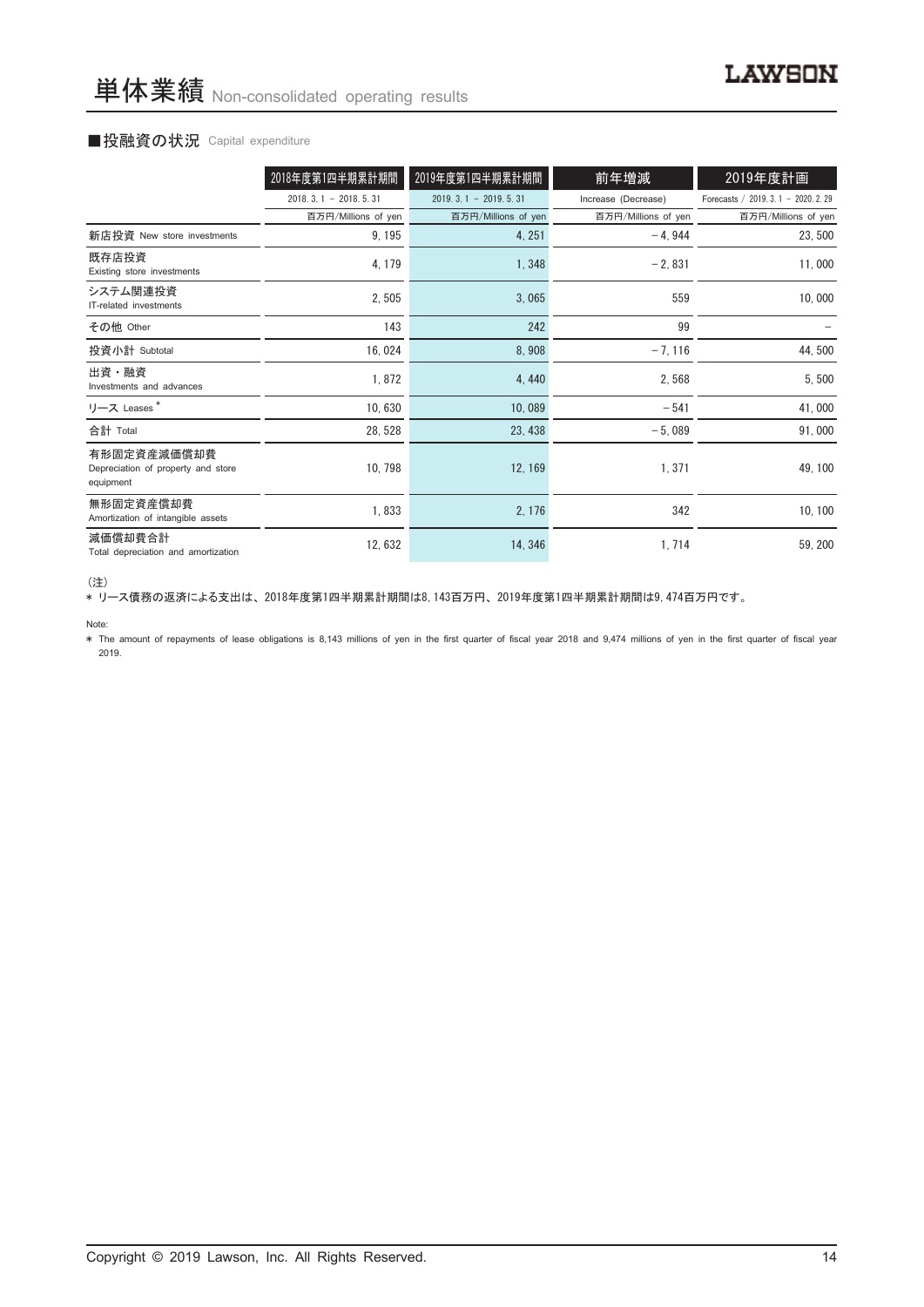# ■貸借対照表 Non-consolidated balance sheet

|                                                                            | 2018年度<br>(2019年2月28日現在) | 2019年度第1四半期<br>(2019年5月31日現在) | 2018年度末からの増減                       |
|----------------------------------------------------------------------------|--------------------------|-------------------------------|------------------------------------|
|                                                                            | FY2018 (As of 2019.2.28) | FY2019 (As of 2019.5.31)      | Increase (Decrease) from 2019.2.28 |
| [資産の部 Assets]                                                              | 百万円/Millions of yen      | 百万円/Millions of yen           | 百万円/Millions of yen                |
| 流動資産 Current assets                                                        | 169, 053                 | 180, 463                      | 11, 410                            |
| 現金及び預金 Cash and deposits                                                   | 8, 266                   | 9, 211                        | 945                                |
| 加盟店貸勘定 Accounts receivable - due from franchised stores                    | 46, 032                  | 49, 604                       | 3, 571                             |
| リース債権 Lease receivables                                                    | 26,698                   | 26, 314                       | $-384$                             |
| 商品 Merchandise                                                             | 1,501                    | 1, 458                        | $-43$                              |
| 前払費用 Prepaid expenses                                                      | 16,898                   | 16, 771                       | $-126$                             |
| 未収入金 Accounts receivable - other                                           | 57,662                   | 65, 765                       | 8, 102                             |
| その他 Other                                                                  | 12,043                   | 11, 520                       | $-523$                             |
| 貸倒引当金 Allowance for doubtful accounts                                      | $-51$                    | $-182$                        | $-131$                             |
| 固定資産 Non-current assets                                                    | 669, 207                 | 677, 144                      | 7,937                              |
| 有形固定資産 Property and store equipment                                        | 341,088                  | 342, 536                      | 1,447                              |
| ・建物 Buildings                                                              | 163, 750                 | 163, 787                      | 37                                 |
| • 構築物 Structures                                                           | 30, 565                  | 30, 592                       | 26                                 |
| ・工具、器具及び備品 Tools, furniture and fixtures                                   | 10.087                   | 9,625                         | $-462$                             |
| ・土地 Land                                                                   | 8,999                    | 8,999                         |                                    |
| ・リース資産 Leased assets                                                       | 125, 580                 | 127, 430                      | 1,849                              |
| ・建設仮勘定 Construction in progress                                            | 2, 106                   | 2, 102                        | $-4$                               |
| 無形固定資産 Intangible assets                                                   | 47, 784                  | 48, 266                       | 481                                |
| ・ソフトウエア Software                                                           | 31,868                   | 32, 863                       | 995                                |
| • のれん Goodwill                                                             | 15, 431                  | 14, 920                       | $-510$                             |
| ・その他 Other                                                                 | 485                      | 482                           | $-2$                               |
| 投資その他の資産 Investments and other assets                                      | 280, 333                 | 286, 340                      | 6,007                              |
| ・投資有価証券 Investments securities                                             | 12,861                   | 12, 101                       | $-759$                             |
| ・関係会社株式 Shares of subsidiaries and associates                              | 63, 224                  | 66, 825                       | 3,601                              |
| ・関係会社出資金<br>Investments in capital of subsidiaries and associates          | 19,838                   | 23, 822                       | 3,984                              |
| ・長期貸付金 Long-term loans receivable                                          | 43, 079                  | 43, 263                       | 184                                |
| ・関係会社長期貸付金<br>Long-term loans receivable from subsidiaries and associates  | 714                      | 711                           | $-2$                               |
| ・長期前払費用 Long-term prepaid expenses                                         | 17, 415                  | 17, 135                       | $-279$                             |
| ・差入保証金 Guarantee deposits                                                  | 93,689                   | 93, 702                       | 12                                 |
| ・繰延税金資産 Deferred tax assets                                                | 29, 145                  | 28, 271                       | $-874$                             |
| ・その他 Other                                                                 | 1, 197                   | 1,367                         | 169                                |
| ・貸倒引当金 Allowance for doubtful accounts                                     | $-833$                   | $-861$                        | $-28$                              |
| 資産合計 Total assets                                                          | 838, 260                 | 857, 607                      | 19, 347                            |
|                                                                            |                          |                               |                                    |
| 有形固定資産の減価償却累計額<br>Accumulated depreciation of property and store equipment | 296, 344                 | 302, 752                      | 6,408                              |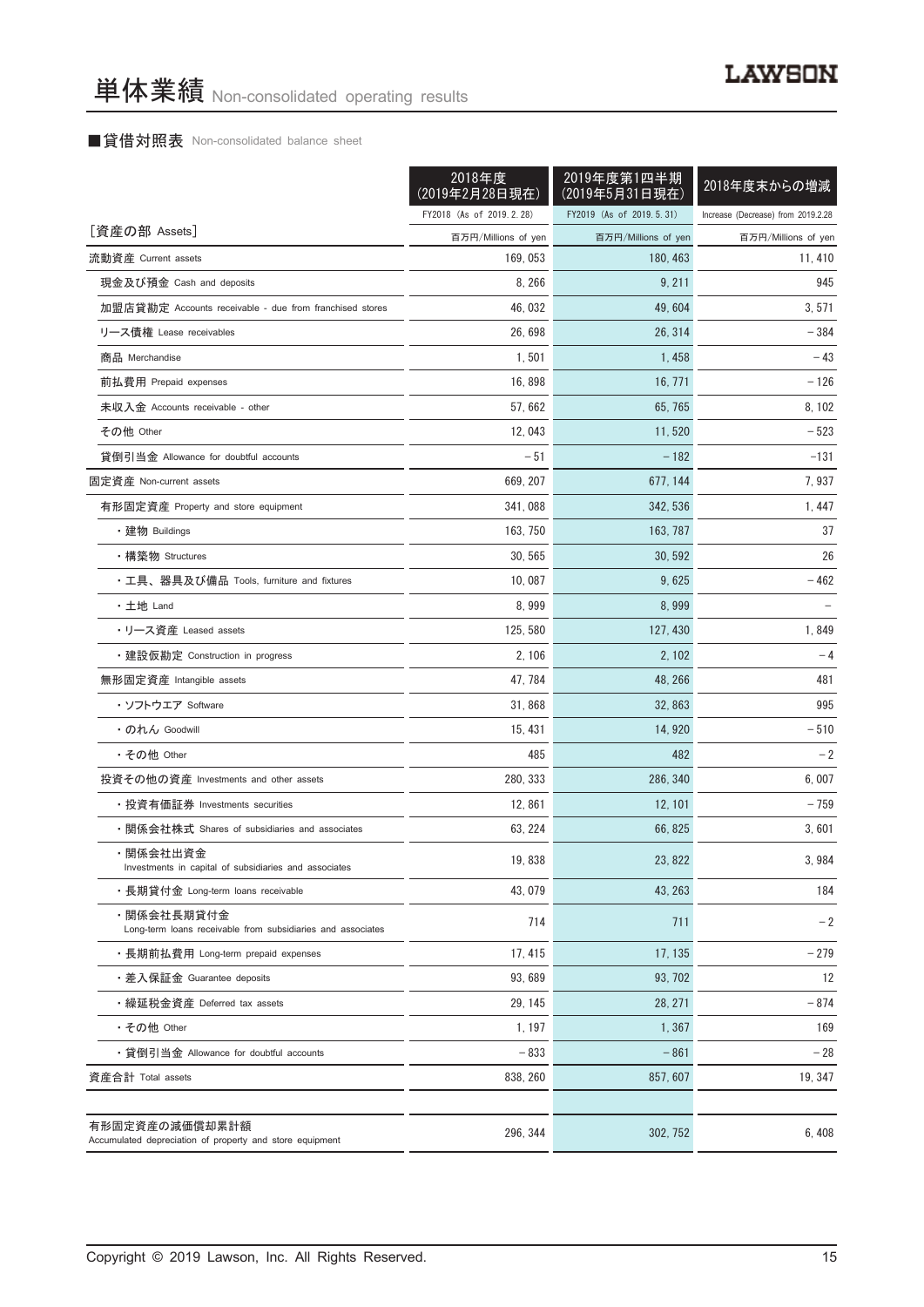# ■貸借対照表 Non-consolidated balance sheet

|                                                                       | 2018年度<br>(2019年2月28日現在) | 2019年度第1四半期<br>(2019年5月31日現在) | 2018年度末からの増減                       |
|-----------------------------------------------------------------------|--------------------------|-------------------------------|------------------------------------|
|                                                                       | FY2018 (As of 2019.2.28) | FY2019 (As of 2019.5.31)      | Increase (Decrease) from 2019.2.28 |
| [負債の部 Liabilities]                                                    | 百万円/Millions of yen      | 百万円/Millions of yen           | 百万円/Millions of yen                |
| 流動負債 Current liabilities                                              | 413, 869                 | 434, 627                      | 20, 757                            |
| 買掛金 Accounts payable - trade                                          | 109, 034                 | 122, 240                      | 13, 206                            |
| 短期借入金 Short-term loans payable                                        | 54, 800                  | 32, 900                       | - 21, 900                          |
| 関係会社短期借入金<br>Short-term loans payable to subsidiaries and associates  | 32, 750                  | 27, 750                       | $-5,000$                           |
| 1年内返済予定の長期借入金<br>Current portion of long-term loans payable           | 50,000                   | 50,000                        |                                    |
| リース債務 Lease obligations                                               | 34, 391                  | 35, 143                       | 751                                |
| 未払金 Accounts payable - other                                          | 23, 133                  | 23, 535                       | 402                                |
| 未払法人税等 Income taxes payable                                           | 2, 752                   | 1,808                         | - 943                              |
| 未払費用 Accrued expenses                                                 | 2, 260                   | 2,504                         | 244                                |
| 預り金 Deposits received                                                 | 96, 943                  | 131, 387                      | 34, 444                            |
| 賞与引当金 Provision for bonuses                                           | 2,950                    | 1,637                         | $-1,313$                           |
| その他 Other                                                             | 4,854                    | 5,721                         | 866                                |
| 固定負債 Non-current liabilities                                          | 184, 110                 | 184, 698                      | 587                                |
| リース債務 Lease obligations                                               | 121, 603                 | 122, 405                      | 802                                |
| 退職給付引当金 Provision for retirement benefits                             | 11, 794                  | 12,020                        | 225                                |
| 役員退職慰労引当金<br>Provision for retirement benefits to executive officers  | 201                      | 212                           | 11                                 |
| 資産除去債務 Asset retirement obligations                                   | 27, 578                  | 27, 744                       | 165                                |
| その他 Other                                                             | 22, 932                  | 22, 315                       | - 617                              |
| 負債合計 Total liabilities                                                | 597, 980                 | 619, 325                      | 21, 345                            |
| [純資産の部 Net assets]                                                    |                          |                               |                                    |
| 株主資本 Shareholders' equity                                             | 237, 281                 | 235, 783                      | $-1,498$                           |
| 資本金 Capital stock                                                     | 58, 506                  | 58, 506                       |                                    |
| 資本剰余金 Capital surplus                                                 | 47, 761                  | 47, 757                       | $-3$                               |
| ・資本準備金 Legal capital surplus                                          | 47,696                   | 47,696                        |                                    |
| ・その他資本剰余金 Other capital surplus                                       | 64                       | 60                            | $-3$                               |
| 利益剰余金 Retained earnings                                               | 132, 042                 | 130, 530                      | $-1, 512$                          |
| ・利益準備金 Legal retained earnings                                        | 727                      | 727                           |                                    |
| ・別途積立金 General reserve                                                | 50.000                   | 50,000                        |                                    |
| ・繰越利益剰余金 Retained earnings brought forward                            | 81, 315                  | 79,802                        | $-1, 512$                          |
| 自己株式 Treasury shares                                                  | $-1,028$                 | $-1,010$                      | 18                                 |
| 評価・換算差額等 Valuation and translation adjustments                        | 2,782                    | 2, 297                        | - 485                              |
| その他有価証券評価差額金<br>Valuation difference on available-for-sale securities | 3,349                    | 2,863                         | - 485                              |
| 土地再評価差額金 Revaluation reserve for land                                 | $-566$                   | $-566$                        |                                    |
| 新株予約権 Subscription rights to shares                                   | 215                      | 201                           | $-14$                              |
| 純資産合計 Net assets                                                      | 240, 280                 | 238, 282                      | $-1,997$                           |
| 負債純資産合計 Liabilities and net assets                                    | 838, 260                 | 857, 607                      | 19, 347                            |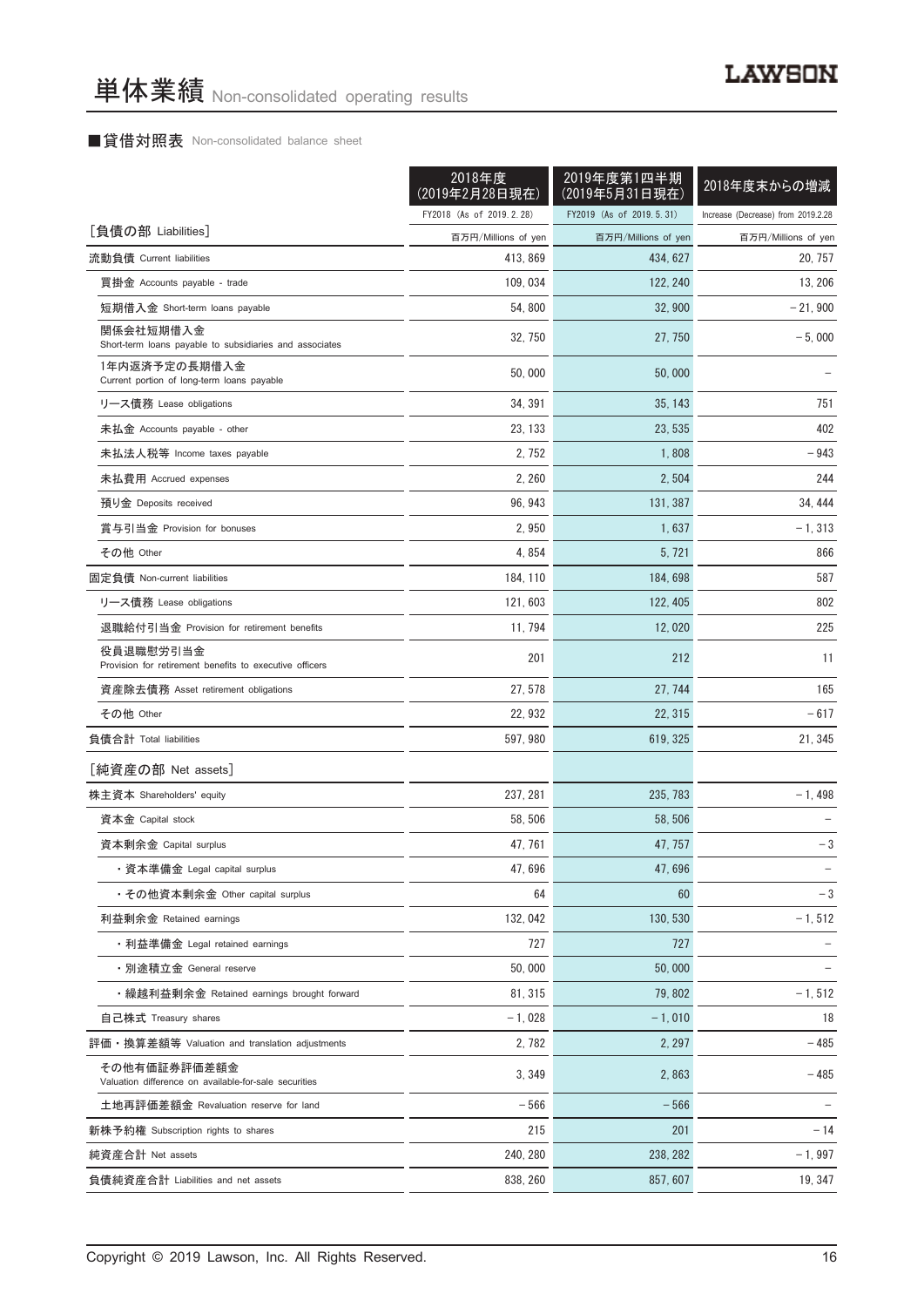### ■国内コンビニエンスストアの店舗数の推移 Number of convenience stores in Japan \*1

|                                         | 2018年度10/FY2018        |                     | 2019年度10/FY2019        |                     | 2019年度計画/FY2019 (Forecast) |                     |
|-----------------------------------------|------------------------|---------------------|------------------------|---------------------|----------------------------|---------------------|
|                                         | $2018.3.1 - 2018.5.31$ |                     | $2019.3.1 - 2019.5.31$ |                     | $2019.3.1 - 2020.2.29$     |                     |
| 単体 Non-consolidated                     |                        | 「ローソン」「ナチュラルローソン」のみ |                        | 「ローソン」「ナチュラルローソン」のみ |                            | 「ローソン」「ナチュラルローソン」のみ |
| 開店 Opening (店/Store)                    | 285                    | 280                 | 122                    | 122                 | 660                        | 630                 |
| 閉店 Closure (店/Store)                    | 66                     | 61                  | 98                     | 89                  | 680                        | 630                 |
| うち置換 (-) *2 Re-location (-)             | 8                      | 8                   | 11                     | 11                  |                            |                     |
| 純増減<br>Net Increase(Decrease) (店/Store) | 219                    | 219                 | 24                     | 33                  | $-20$                      |                     |
| 総店舗数 Total number of stores             | 13, 364                | 12,559              | 13,821                 | 13,024              | 13, 777                    | 12,991              |
| グループ会社 Group company                    |                        |                     |                        |                     |                            |                     |
| 開店 Opening (店/Store)                    | 8                      |                     | 8                      |                     | 40                         |                     |
| 閉店 Closure (店/Store)                    | 5                      |                     | 10                     |                     | 20                         |                     |
| 純増減<br>Net Increase(Decrease) (店/Store) | 3                      |                     | $-2$                   |                     | 20                         |                     |
| 総店舗数 Total number of stores             | 850                    |                     | 860                    |                     | 882                        |                     |
| グループ計 Total                             |                        |                     |                        |                     |                            |                     |
| 開店 Opening (店/Store)                    | 293                    |                     | 130                    |                     | 700                        |                     |
| 閉店 Closure (店/Store)                    | 71                     |                     | 108                    |                     | 700                        |                     |
| 純増減<br>Net Increase(Decrease) (店/Store) | 222                    |                     | 22                     |                     |                            |                     |
| 総店舗数 Total number of stores             | 14, 214                |                     | 14,681                 |                     | 14,659                     |                     |

(注)

\*1 当社グループの運営するコンビニエンスストアの店舗数であり、 (株)ローソン山陰、 (株)ローソン高知、 (株)ローソン南九州、 (株)ローソン沖縄の運 営する店舗数を含みます。

\*2 立地の移転を行う為に閉鎖した店舗数です。

Note:

\*1 The number of stores is a total number of stores operated by the Lawson group including the number of stores operated by Lawson Sanin, Inc., Lawson Kochi, Inc., Lawson Minamikyushu, Inc. and Lawson Okinawa, Inc.

\*2 It states number of stores closed for relocation purpose.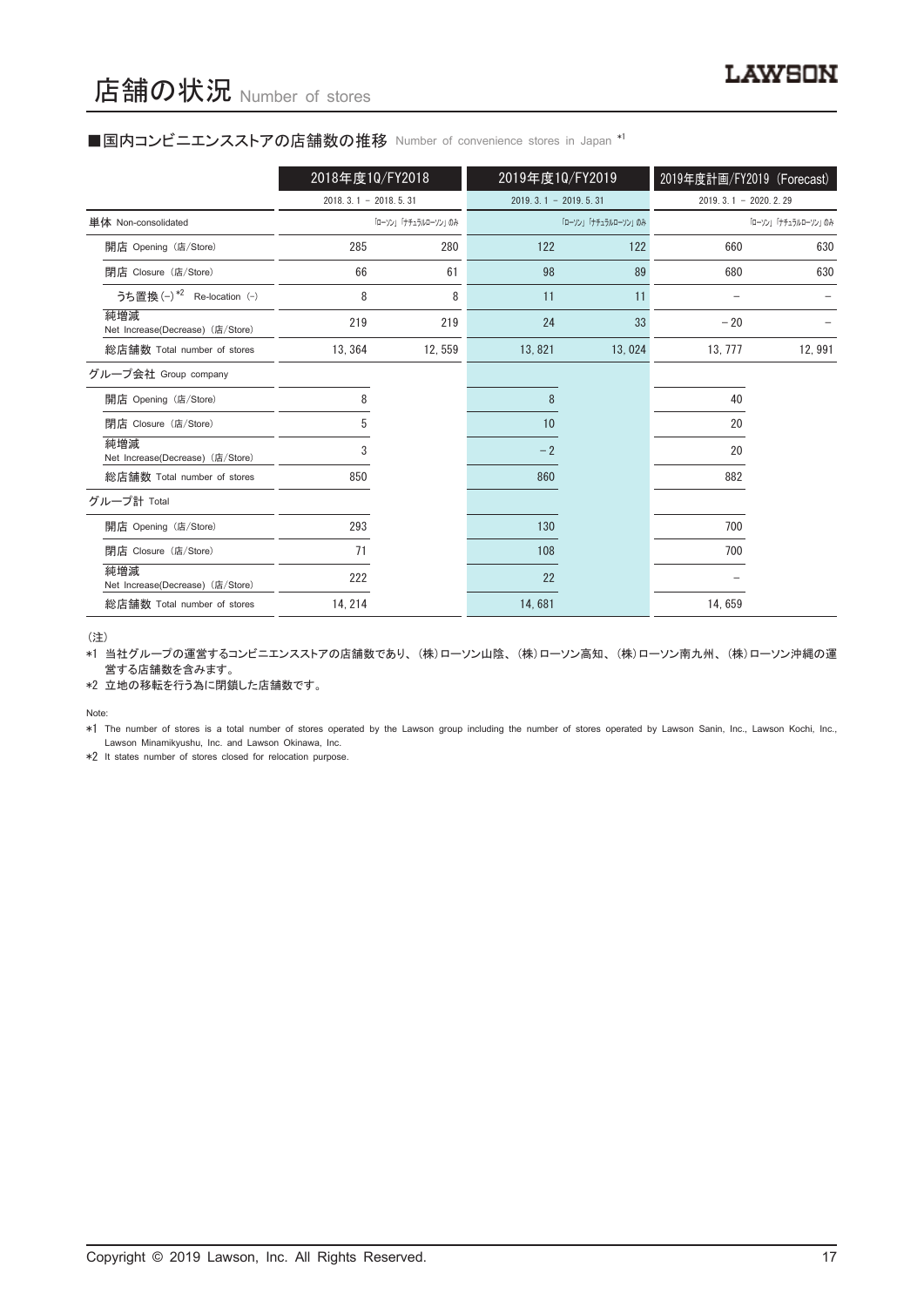# ■国内コンビニエンスストア店舗数 Number of convenience stores in Japan by store type

|                                                                     | 2018年5月        |           | 2019年2月        |           | 2019年5月        |                   | 期中増減店舗数                 |
|---------------------------------------------------------------------|----------------|-----------|----------------|-----------|----------------|-------------------|-------------------------|
|                                                                     | May, 2018      |           | February, 2019 |           | May, 2019      |                   | Net increase (Decrease) |
|                                                                     | 店/Store        | 構成比/Share | 店/Store        | 構成比/Share |                | 店/Store 構成比/Share | 店/Store                 |
| 株式会社ローソン Lawson, Inc.                                               |                |           |                |           |                |                   |                         |
| 直営店 Company-operated stores                                         |                |           |                |           |                |                   |                         |
| ローソン LAWSON                                                         | 289            | 2.0%      | 303            | 2.1%      | 289            | 2.0%              | $-14$                   |
| ナチュラルローソン NATURAL LAWSON                                            | 27             | 0.2%      | 24             | 0.2%      | 24             | 0.2%              |                         |
| 加盟店 Franchised stores                                               |                |           |                |           |                |                   |                         |
| Bタイプ Type B                                                         | 1,739          | 12.2%     | 1,839          | 12.5%     | 1,837          | 12.5%             | $-2$                    |
| Gタイプ Type G                                                         | 1,553          | 10.9%     | 1,466          | 10.0%     | 1,440          | 9.8%              | $-26$                   |
| Cタイプ Type C                                                         | 8,837          | 62.2%     | 9, 244         | 63.1%     | 9, 317         | 63.5%             | 73                      |
| ナチュラルローソン NATURAL LAWSON                                            | 114            | 0.8%      | 115            | 0.8%      | 117            | 0.8%              | $\overline{2}$          |
| ローソンストア100 LAWSON STORE100                                          | 805            | 5.7%      | 806            | 5.5%      | 797            | 5.4%              | $-9$                    |
| 小計 Subtotal                                                         | 13, 364        | 94.0%     | 13, 797        | 94.1%     | 13,821         | 94.1%             | 24                      |
| 株式会社ローソン山陰 Lawson Sanin, Inc.                                       |                |           |                |           |                |                   |                         |
| 直営店 Company-operated stores                                         | 4              | 0.0%      | 5              | 0.0%      | 5              | 0.0%              |                         |
| 加盟店 Franchised stores                                               | 287            | 2.0%      | 287            | 2.0%      | 287            | 2.0%              |                         |
| 小計 Subtotal                                                         | 291            | 2.0%      | 292            | 2.0%      | 292            | 2.0%              |                         |
| 株式会社ローソン高知 Lawson Kochi, Inc.                                       |                |           |                |           |                |                   |                         |
| 直営店 Company-operated stores                                         | 4              | 0.0%      | 6              | 0.0%      | 4              | 0.0%              | $-2$                    |
| 加盟店 Franchised stores                                               | 135            | 0.9%      | 134            | 0.9%      | 133            | 0.9%              | $-1$                    |
| 小計 Subtotal                                                         | 139            | 1.0%      | 140            | 1.0%      | 137            | 0.9%              | $-3$                    |
| 株式会社ローソン南九州 Lawson Minamikyushu, Inc.                               |                |           |                |           |                |                   |                         |
| 直営店 Company-operated stores                                         | $\overline{2}$ | 0.0%      | 3              | 0.0%      | 3              | 0.0%              |                         |
| 加盟店 Franchised stores                                               | 193            | 1.4%      | 194            | 1.3%      | 196            | 1.3%              | 2                       |
| 小計 Subtotal                                                         | 195            | 1.4%      | 197            | 1.3%      | 199            | 1.4%              | $\overline{2}$          |
| 株式会社ローソン沖縄 Lawson Okinawa, Inc.                                     |                |           |                |           |                |                   |                         |
| 直営店 Company-operated stores                                         | 3              | 0.0%      | 4              | 0.0%      | $\overline{4}$ | 0.0%              |                         |
| 加盟店 Franchised stores                                               | 222            | 1.6%      | 229            | 1.6%      | 228            | 1.6%              | $-1$                    |
| 小計 Subtotal                                                         | 225            | 1.6%      | 233            | 1.6%      | 232            | 1.6%              | - 1                     |
| 国内コンビニエンスストアグループ店舗数計<br>Total number of convenience stores in Japan | 14, 214        | 100.0%    | 14,659         | 100.0%    | 14,681         | 100.0%            | 22                      |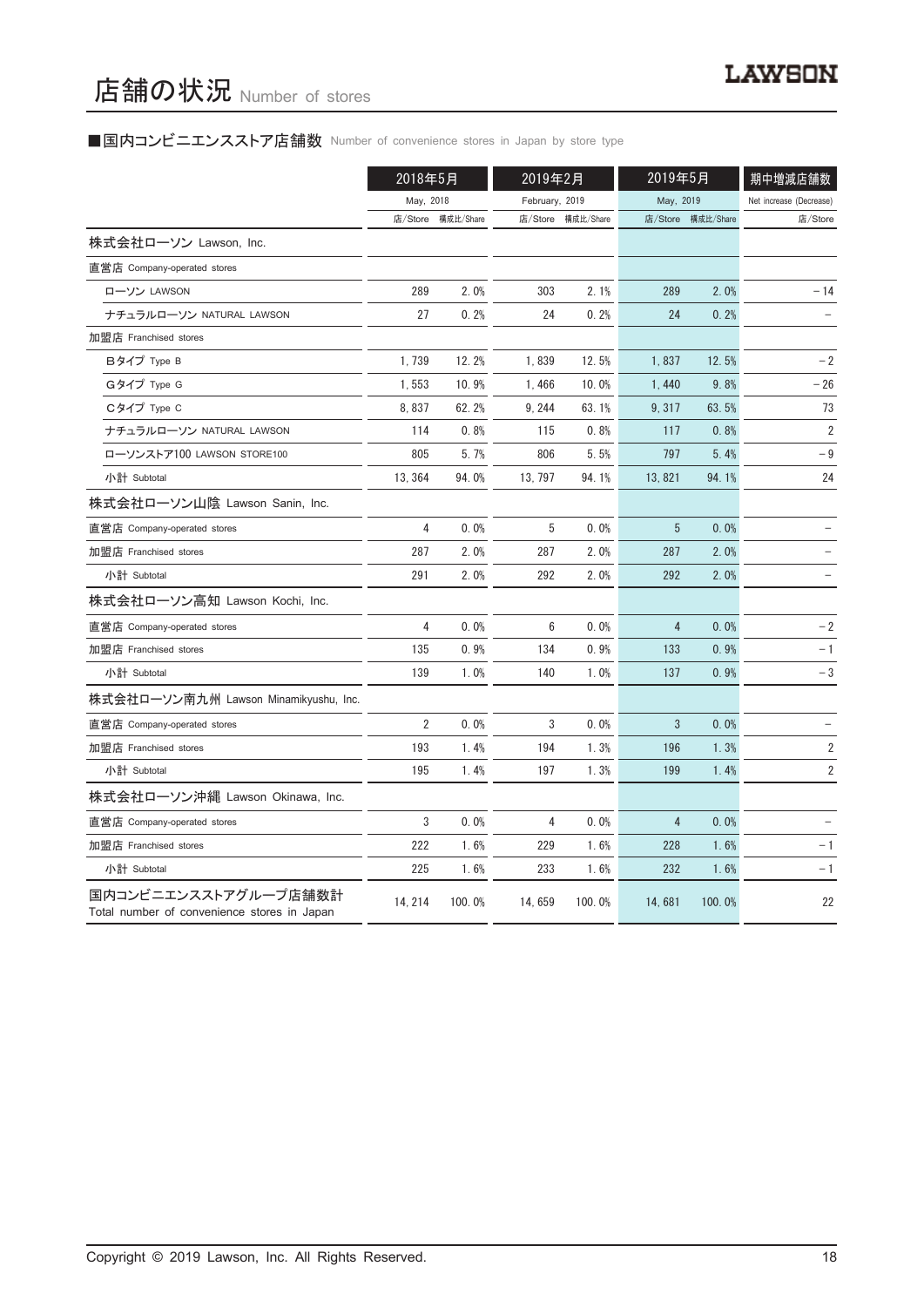# ■都道府県別店舗分布状況 Number of convenience stores by region and prefecture

|                |              |         | 2019年2月                  |         | 2019年5月       |                          |         |                          | 期中増減店舗数                  |                         |
|----------------|--------------|---------|--------------------------|---------|---------------|--------------------------|---------|--------------------------|--------------------------|-------------------------|
|                |              |         | February, 2019           |         |               | May, 2019                |         |                          | Net increase (Decrease)  |                         |
|                |              | ローソン*   | ローソンストア100               | 計       | ローソン*         | ローソンストア100               | 計       | ローソン                     | ローソンストア100               | 計                       |
|                |              | LAWSON  | LAWSON STORE100          | Total   | <b>LAWSON</b> | LAWSON STORE100          | Total   | LAWSON                   | LAWSON STORE100          | Total                   |
|                |              | 店/Store | 店/Store                  | 店/Store | 店/Store       | 店/Store                  | 店/Store | 店/Store                  | 店/Store                  | 店/Store                 |
| 北海道 Hokkaido   | 北海道 Hokkaido | 670     | $\qquad \qquad -$        | 670     | 672           | $\overline{\phantom{0}}$ | 672     | 2                        | -                        | $\overline{\mathbf{c}}$ |
| 東北 Tohoku      | 青森 Aomori    | 262     | $\qquad \qquad -$        | 262     | 262           |                          | 262     | $\overline{\phantom{m}}$ | -                        |                         |
|                | 秋田 Akita     | 190     | $\overline{\phantom{a}}$ | 190     | 189           | $\overline{\phantom{a}}$ | 189     | $-1$                     | $\overline{\phantom{a}}$ | $-1$                    |
|                | 岩手 Iwate     | 179     | $\qquad \qquad -$        | 179     | 181           | $\overline{\phantom{0}}$ | 181     | $\overline{2}$           | -                        | $\overline{\mathbf{c}}$ |
|                | 宮城 Miyagi    | 252     | $\qquad \qquad -$        | 252     | 254           | -                        | 254     | 2                        | $\overline{\phantom{0}}$ | 2                       |
|                | 山形 Yamagata  | 112     | $\overline{\phantom{a}}$ | 112     | 113           | $\overline{\phantom{a}}$ | 113     | 1                        | $\qquad \qquad -$        | 1                       |
|                | 福島 Fukushima | 158     | $\qquad \qquad -$        | 158     | 159           | $\overline{\phantom{0}}$ | 159     | 1                        |                          | $\mathbf{1}$            |
|                | 小計 Subtotal  | 1, 153  | $\qquad \qquad -$        | 1, 153  | 1,158         | -                        | 1,158   | 5                        | -                        | 5                       |
| 関東 Kanto       | 栃木 Tochigi   | 201     | $\overline{\phantom{a}}$ | 201     | 205           | $\overline{\phantom{a}}$ | 205     | 4                        | $\overline{\phantom{a}}$ | 4                       |
|                | 群馬 Gunma     | 254     | $\qquad \qquad -$        | 254     | 256           | $\qquad \qquad -$        | 256     | $\overline{\mathbf{c}}$  |                          | $\sqrt{2}$              |
|                | 埼玉 Saitama   | 657     | 45                       | 702     | 659           | 45                       | 704     | 2                        | $\overline{\phantom{0}}$ | $\sqrt{2}$              |
|                | 千葉 Chiba     | 567     | 49                       | 616     | 570           | 49                       | 619     | 3                        | $\overline{\phantom{a}}$ | 3                       |
|                | 茨城 Ibaraki   | 219     | 4                        | 223     | 220           | 4                        | 224     | 1                        |                          | $\mathbf{1}$            |
|                | 東京 Tokyo     | 1,463   | 285                      | 1,748   | 1,457         | 284                      | 1,741   | $-6$                     | $-1$                     | $-7$                    |
|                | 神奈川 Kanagawa | 985     | 136                      | 1, 121  | 992           | 135                      | 1, 127  | 7                        | $-1$                     | $\boldsymbol{6}$        |
|                | 小計 Subtotal  | 4,346   | 519                      | 4,865   | 4,359         | 517                      | 4,876   | $13$                     | $-2$                     | 11                      |
| 甲信越 Koshinetsu | 新潟 Niigata   | 230     | $\qquad \qquad -$        | 230     | 229           | -                        | 229     | $-1$                     | $\qquad \qquad -$        | $-1$                    |
|                | 山梨 Yamanashi | 136     | $\overline{\phantom{a}}$ | 136     | 136           | $\overline{\phantom{a}}$ | 136     | $\overline{\phantom{a}}$ | $\overline{\phantom{a}}$ | $\qquad \qquad -$       |
|                | 長野 Nagano    | 175     | $\qquad \qquad -$        | 175     | 173           | $\overline{\phantom{0}}$ | 173     | $-2$                     | $\overline{\phantom{0}}$ | $-2$                    |
|                | 小計 Subtotal  | 541     | $\qquad \qquad -$        | 541     | 538           | -                        | 538     | $-3$                     | -                        | $-\sqrt{3}$             |
| 北陸 Hokuriku    | 石川 Ishikawa  | 102     | $\overline{\phantom{a}}$ | 102     | 103           | $\overline{\phantom{a}}$ | 103     | $\mathbf{1}$             | $\overline{\phantom{a}}$ | $\mathbf{1}$            |
|                | 富山 Toyama    | 194     | $\qquad \qquad -$        | 194     | 193           | -                        | 193     | $-1$                     | -                        | $-1$                    |
|                | 福井 Fukui     | 113     | -                        | 113     | 114           |                          | 114     | 1                        |                          | $\mathbf{1}$            |
|                | 小計 Subtotal  | 409     | -                        | 409     | 410           |                          | 410     | 1                        |                          | 1                       |
| 東海 Tokai       | 静岡 Shizuoka  | 282     | $\qquad \qquad -$        | 282     | 285           | $\overline{\phantom{0}}$ | 285     | 3                        | $\qquad \qquad -$        | 3                       |
|                | 愛知 Aichi     | 633     | 97                       | 730     | 637           | 97                       | 734     | 4                        | $\qquad \qquad -$        | 4                       |
|                | 岐阜 Gifu      | 174     | 6                        | 180     | 176           | $6\phantom{1}6$          | 182     | 2                        | $\qquad \qquad -$        | $\overline{\mathbf{c}}$ |
|                | 三重 Mie       | 141     | $\qquad \qquad -$        | 141     | 142           | -                        | 142     | $\mathbf{1}$             | $\qquad \qquad -$        | 1                       |
|                | 小計 Subtotal  | 1,230   | 103                      | 1,333   | 1, 240        | 103                      | 1,343   | $10$                     | $\overline{\phantom{0}}$ | $10$                    |

(注)

\* ローソンの店舗数には、 「ローソン」 「ナチュラルローソン」を含みます。

Note:

\* The number of stores of LAWSON includes LAWSON and NATURAL LAWSON.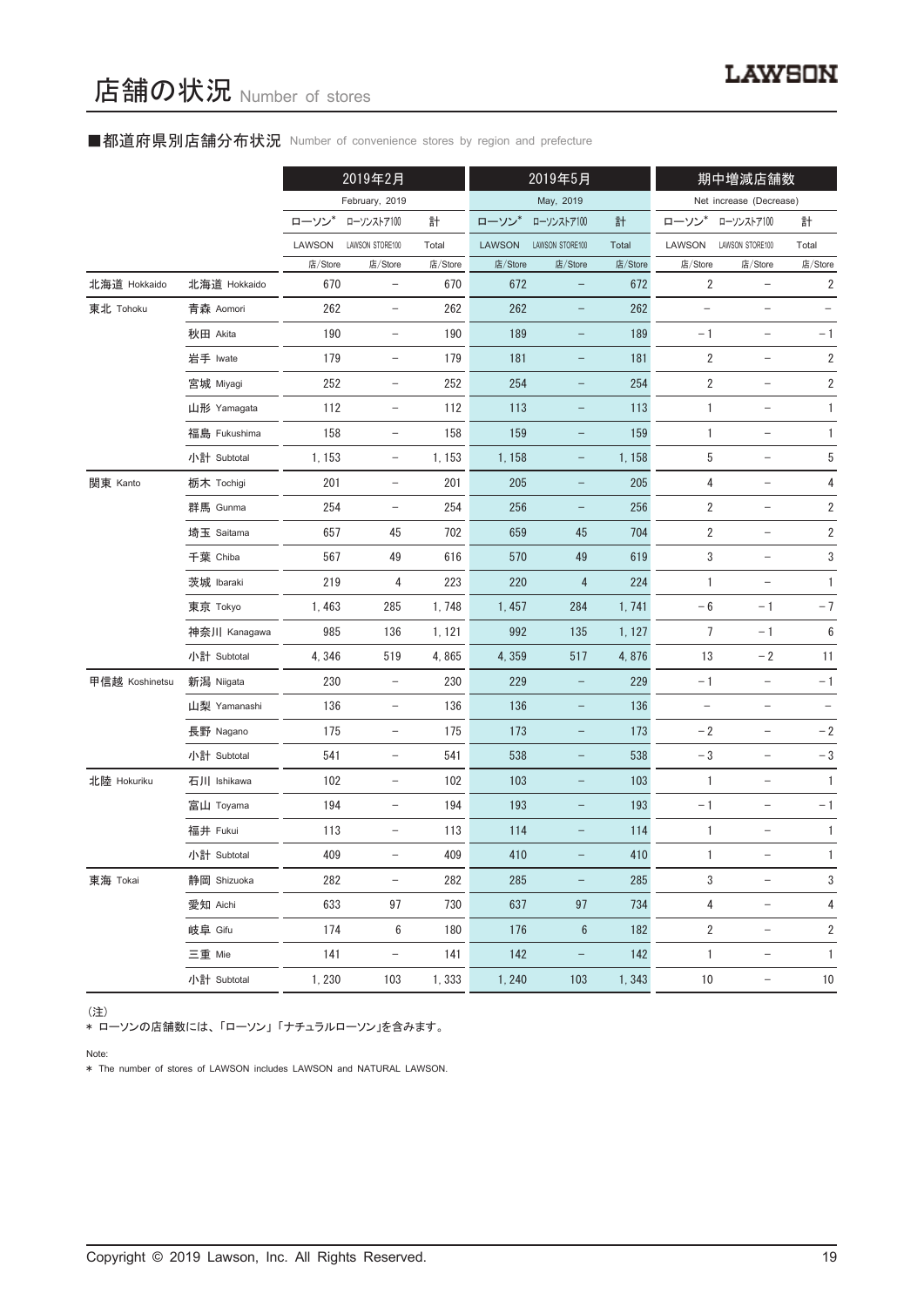# ■都道府県別店舗分布状況 Number of convenience stores by region and prefecture

|            |                                                                     |         | 2019年2月                  |         |               | 2019年5月                  |         | 期中増減店舗数                           |                                   |                          |
|------------|---------------------------------------------------------------------|---------|--------------------------|---------|---------------|--------------------------|---------|-----------------------------------|-----------------------------------|--------------------------|
|            |                                                                     |         | February, 2019           |         |               | May, 2019                |         |                                   | Net increase (Decrease)           |                          |
|            |                                                                     | ローソン*   | ローソンストア100               | 計       | ローソン*         | ローソンストア100               | 計       | ローソン                              | ローソンストア100                        | 計                        |
|            |                                                                     | LAWSON  | LAWSON STORE100          | Total   | <b>LAWSON</b> | LAWSON STORE100          | Total   | LAWSON                            | LAWSON STORE100                   | Total                    |
|            |                                                                     | 店/Store | 店/Store                  | 店/Store | 店/Store       | 店/Store                  | 店/Store | 店/Store                           | 店/Store                           | 店/Store                  |
| 近畿 Kinki   | 京都 Kyoto                                                            | 306     | 30                       | 336     | 305           | 26                       | 331     | $-1$                              | $-4$                              | $-5$                     |
|            | 滋賀 Shiga                                                            | 159     | $\overline{\phantom{a}}$ | 159     | 159           | $\qquad \qquad -$        | 159     | $\overline{\phantom{0}}$          | $\qquad \qquad -$                 | $\overline{\phantom{a}}$ |
|            | 奈良 Nara                                                             | 140     | $\overline{\phantom{0}}$ | 140     | 141           |                          | 141     | 1                                 |                                   | $\mathbf{1}$             |
|            | 和歌山 Wakayama                                                        | 152     | $\overline{\phantom{a}}$ | 152     | 151           | -                        | 151     | $-1$                              |                                   | $-1$                     |
|            | 大阪 Osaka                                                            | 1,032   | 119                      | 1, 151  | 1,034         | 118                      | 1, 152  | $\sqrt{2}$                        | $-1$                              | $\mathbf{1}$             |
|            | 兵庫 Hyogo                                                            | 652     | 35                       | 687     | 647           | 33                       | 680     | $-5$                              | $-2$                              | $-7$                     |
|            | 小計 Subtotal                                                         | 2, 441  | 184                      | 2,625   | 2, 437        | 177                      | 2,614   | $-4$                              | $-7$                              | $-11$                    |
| 中国 Chugoku | 岡山 Okayama                                                          | 202     | $\qquad \qquad -$        | 202     | 204           |                          | 204     | $\sqrt{2}$                        |                                   | $\sqrt{2}$               |
|            | 広島 Hiroshima                                                        | 234     | $\overline{\phantom{a}}$ | 234     | 235           | -                        | 235     | $\mathbf{1}$                      | $\overline{\phantom{0}}$          | 1                        |
|            | 山口 Yamaguchi                                                        | 117     | $\qquad \qquad -$        | 117     | 116           |                          | 116     | $-1$                              | $\overline{\phantom{0}}$          | $-1$                     |
|            | 鳥取 Tottori                                                          | 143     | $\overline{\phantom{0}}$ | 143     | 142           |                          | 142     | $-1$                              | $\overline{\phantom{0}}$          | $-1$                     |
|            | 島根 Shimane                                                          | 148     | $\overline{\phantom{a}}$ | 148     | 149           | $\overline{\phantom{0}}$ | 149     | 1                                 | $\hspace{0.1in} - \hspace{0.1in}$ | 1                        |
|            | 小計 Subtotal                                                         | 844     | $\equiv$                 | 844     | 846           |                          | 846     | $\overline{2}$                    | $\overline{\phantom{0}}$          | $\overline{\mathbf{c}}$  |
| 四国 Shikoku | 香川 Kagawa                                                           | 133     | $\overline{\phantom{a}}$ | 133     | 134           | $\qquad \qquad -$        | 134     | 1                                 | $\overline{a}$                    | 1                        |
|            | 愛媛 Ehime                                                            | 219     | $\overline{\phantom{0}}$ | 219     | 218           |                          | 218     | $-1$                              |                                   | $-1$                     |
|            | 徳島 Tokushima                                                        | 138     | $\overline{\phantom{a}}$ | 138     | 138           | $\qquad \qquad -$        | 138     | $\hspace{0.1in} - \hspace{0.1in}$ | $\qquad \qquad -$                 |                          |
|            | 高知 Kochi                                                            | 140     | $\overline{\phantom{0}}$ | 140     | 137           |                          | 137     | $-3$                              | $\overline{\phantom{a}}$          | $-3$                     |
|            | 小計 Subtotal                                                         | 630     | $\overline{\phantom{m}}$ | 630     | 627           |                          | 627     | $-3$                              |                                   | $-3$                     |
| 九州 Kyushu  | 福岡 Fukuoka                                                          | 523     | $\overline{\phantom{a}}$ | 523     | 525           | $\qquad \qquad -$        | 525     | $\overline{2}$                    | $\qquad \qquad -$                 | $\sqrt{2}$               |
|            | 佐賀 Saga                                                             | 75      | $\overline{\phantom{a}}$ | 75      | 74            | $\equiv$                 | 74      | $-1$                              | $\qquad \qquad -$                 | $-1$                     |
|            | 長崎 Nagasaki                                                         | 109     | $\overline{\phantom{0}}$ | 109     | 112           |                          | 112     | 3                                 |                                   | 3                        |
|            | 大分 Oita                                                             | 188     |                          | 188     | 190           |                          | 190     | $\overline{2}$                    |                                   | $\sqrt{2}$               |
|            | 熊本 Kumamoto                                                         | 157     | $\qquad \qquad -$        | 157     | 158           | -                        | 158     | 1                                 | $\qquad \qquad -$                 | 1                        |
|            | 宮崎 Miyazaki                                                         | 107     | $\qquad \qquad -$        | 107     | 107           |                          | 107     | $\overline{\phantom{0}}$          | $\qquad \qquad -$                 |                          |
|            | 鹿児島 Kagoshima                                                       | 197     | $\overline{\phantom{0}}$ | 197     | 199           |                          | 199     | 2                                 | $\overline{\phantom{0}}$          | $\overline{2}$           |
|            | 小計 Subtotal                                                         | 1,356   | $\overline{\phantom{a}}$ | 1,356   | 1,365         | $\qquad \qquad -$        | 1,365   | 9                                 | $\hspace{0.1in} - \hspace{0.1in}$ | $\boldsymbol{9}$         |
| 沖縄 Okinawa | 沖縄 Okinawa                                                          | 233     | $\overline{\phantom{a}}$ | 233     | 232           | $\qquad \qquad -$        | 232     | $-1$                              | $\hspace{1.0cm} - \hspace{1.0cm}$ | $-1$                     |
|            | 国内コンビニエンスストアグループ店舗数計<br>Total number of convenience stores in Japan | 13,853  | 806                      | 14,659  | 13,884        | 797                      | 14,681  | 31                                | $-9$                              | 22                       |

(注)

\* ローソンの店舗数には、 「ローソン」 「ナチュラルローソン」 を含みます。

Note:

\* The number of stores of LAWSON includes LAWSON and NATURAL LAWSON.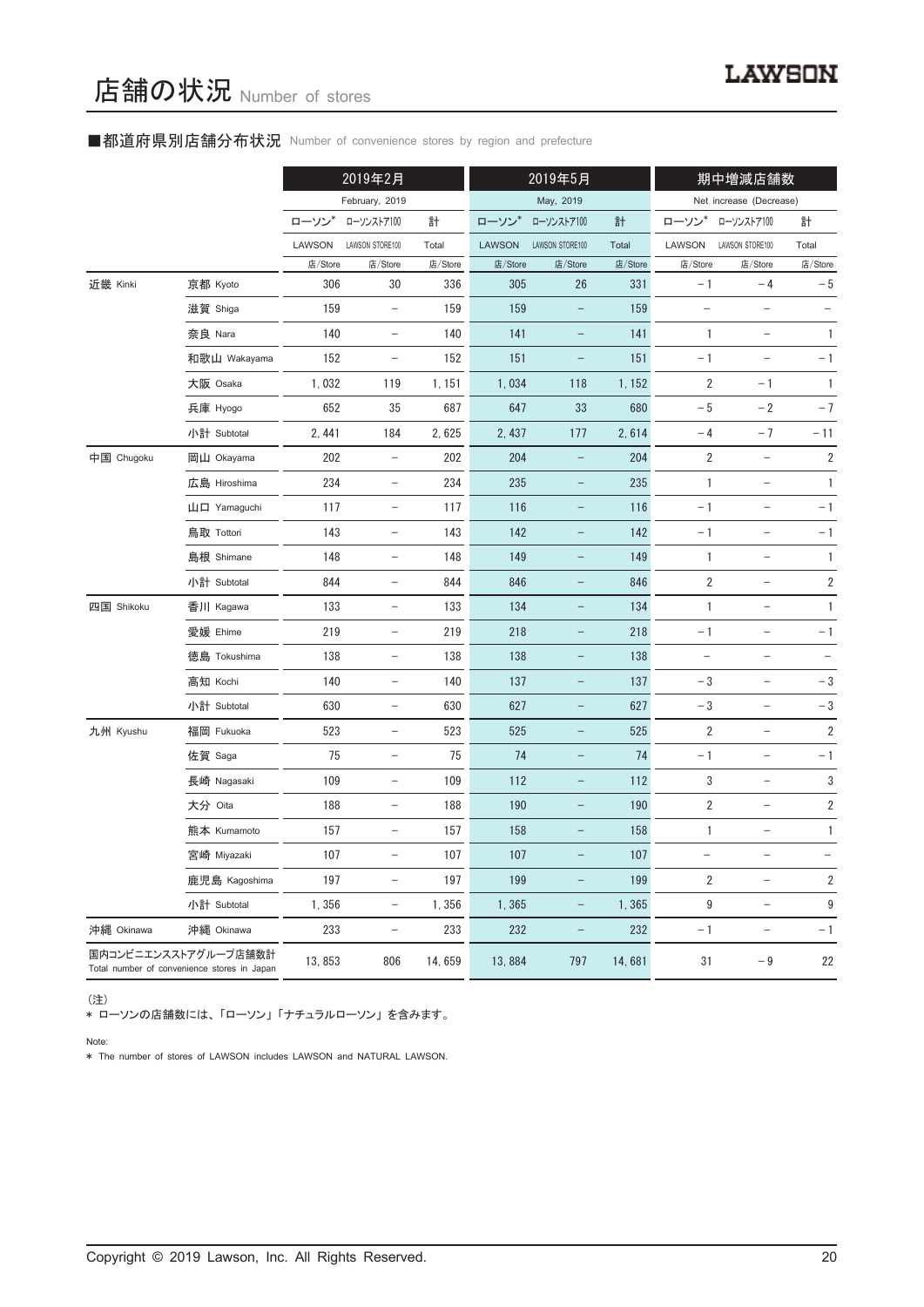# ■海外コンビニエンスストア店舗数 Number of convenience stores abroad

|                                                               | 2018年5月        | 2019年2月        | 2019年5月        | 期中増減店舗数                 |
|---------------------------------------------------------------|----------------|----------------|----------------|-------------------------|
|                                                               | May, 2018      | February, 2019 | May, 2019      | Net increase (Decrease) |
|                                                               | 店/Store        | 店/Store        | 店/Store        | 店/Store                 |
| 上海市及びその周辺地域<br>中国<br>Shanghai and surrounding area<br>China   | 983            | 1, 227         | 1,346          | 119                     |
| 重慶市<br>中国<br>China Chongqing                                  | 173            | 198            | 204            | 6                       |
| 大連市<br>中国<br>China Dalian                                     | 129            | 146            | 151            | 5                       |
| 北京市<br>中国<br>China Beijing                                    | 79             | 108            | 108            |                         |
| 中国<br>武漢市<br>China Wuhan                                      | 216            | 308            | 322            | 14                      |
| 合肥市<br>中国<br>China Hefei                                      |                | 20             | 22             | $\overline{2}$          |
| 中国 小計<br>Subtotal                                             | 1,580          | 2,007          | 2, 153         | 146                     |
| タイ<br>Thailand                                                | 104            | 120            | 122            | $\overline{2}$          |
| インドネシア<br>Indonesia                                           | 37             | 42             | 43             | 1                       |
| フィリピン<br>Philippines                                          | 34             | 39             | 42             | 3                       |
| 米国 ハワイ州<br>United States of America Hawaii                    | $\overline{2}$ | $\overline{2}$ | $\overline{2}$ |                         |
| 海外コンビニエンスストア店舗数計<br>Total number of convenience stores abroad | 1,757          | 2, 210         | 2,362          | 152                     |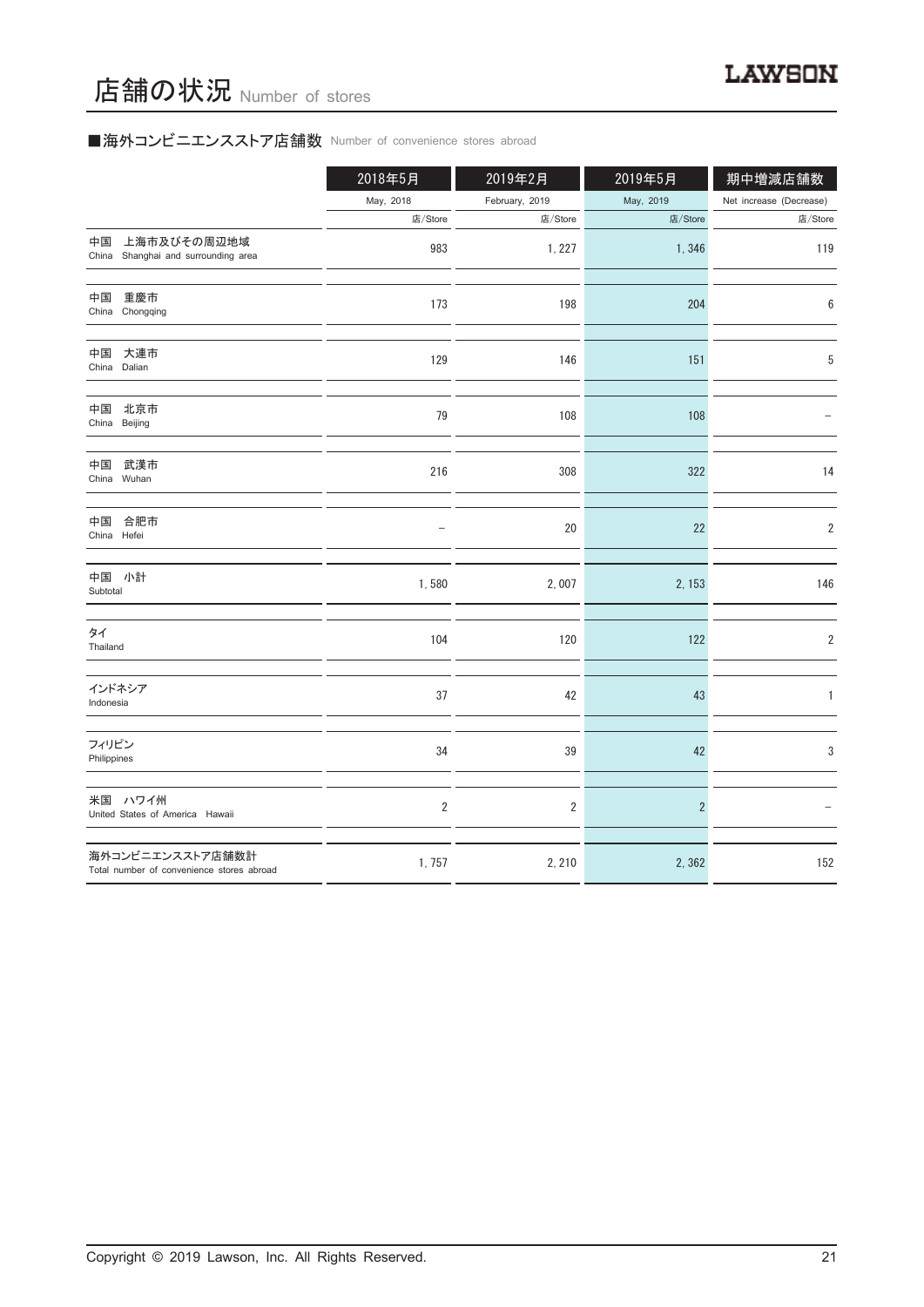### ■その他セグメントの運営する店舗数 Number of stores of other segments

|                                                          | 2018年5月   | 2019年2月        | 2019年5月   | 期中増減店舗数                 |
|----------------------------------------------------------|-----------|----------------|-----------|-------------------------|
|                                                          | May, 2018 | February, 2019 | May, 2019 | Net increase (Decrease) |
|                                                          | 店/Store   | 店/Store        | 店/Store   | 店/Store                 |
| 株式会社成城石井*1<br>SEIJO ISHII CO., LTD.                      | 141       | 146            | 149       | 3                       |
|                                                          |           |                |           |                         |
| 株式会社ローソンエンタテインメント<br>Lawson Entertainment, Inc.          | 56        | 56             | 55        | $-1$                    |
|                                                          |           |                |           |                         |
| ユナイテッド・シネマ株式会社 <sup>*2</sup><br>United Cinemas Co., Ltd. | 40        | 41             | 41        |                         |

(注)

\*1 (株)成城石井については、 直営の成城石井店舗のみを記載しております。

\*2 ユナイテッド ・ シネマ(株)については、 劇場数を記載しております。

Notes:

\*1 For SEIJO ISHII CO., LTD., it states number of its company-operated stores only.

\*2 For United Cinemas Co., Ltd., it states number of theaters.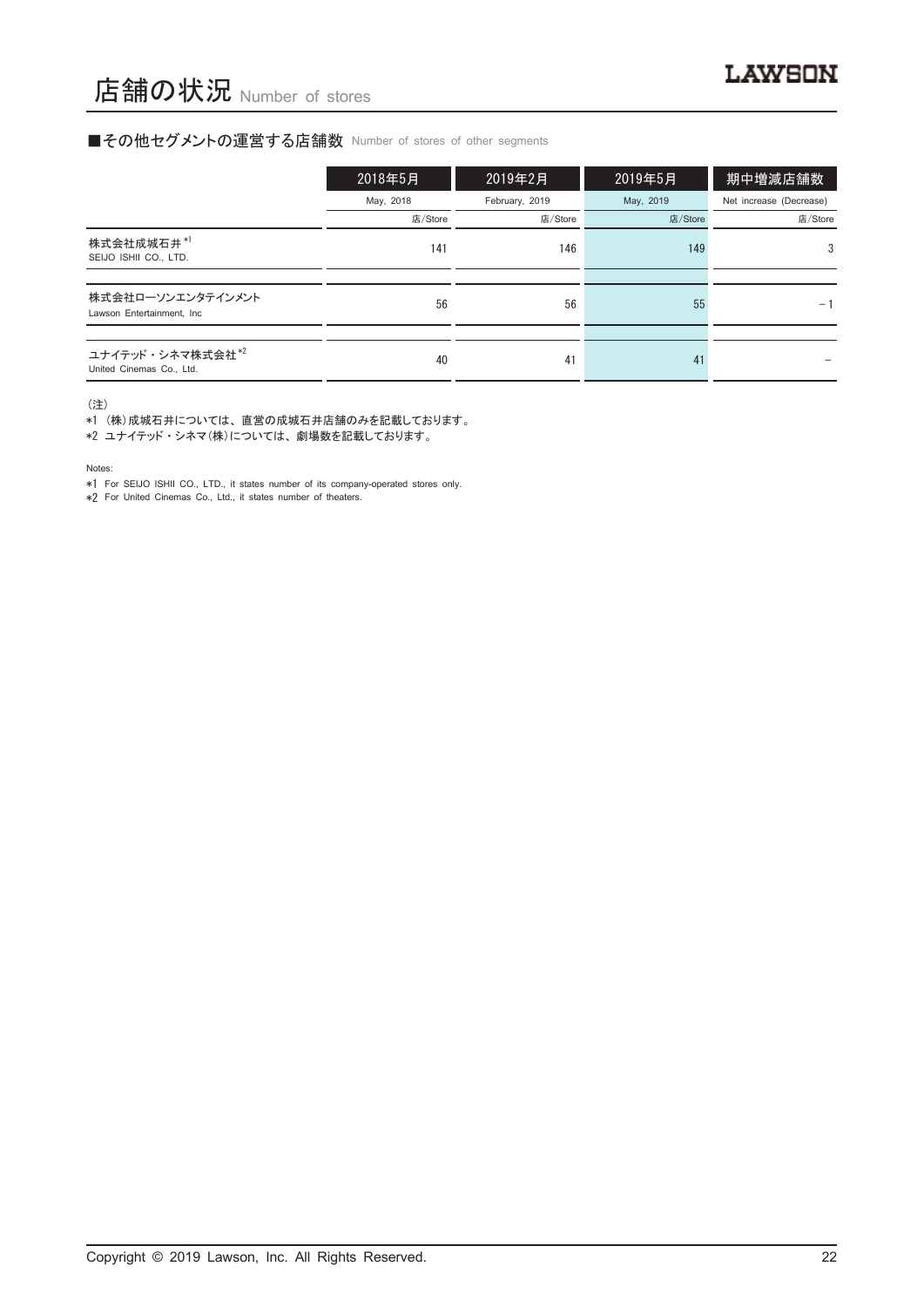### ■既存店売上高前年比及び既存店総荒利益高前年比 Net sales and gross profit of existing stores

|                                                               | 2018年度/FY2018 |              | 2019年度/FY2019 |                              |
|---------------------------------------------------------------|---------------|--------------|---------------|------------------------------|
|                                                               | 第1四半期累計期間/10  | 通期/Full year | 第1四半期累計期間/10  | 通期計画/Full<br>year (Forecast) |
|                                                               | 前年比/YoY       | 前年比/YoY      | 前年比/YoY       | 前年比/YoY                      |
| 売上高 Net sales *2                                              | 99.4%         | 99.5%        | 101.3%        | 100.5%                       |
| 客数 Number of customers                                        | 97.9%         | 97.7%        | 98.8%         |                              |
| 客単価 Spending per customer                                     | 101.5%        | 101.8%       | 102.6%        |                              |
| 売上高(チケット等含む)<br>Net sales (including tickets, etc.)           | 97.4%         | 99.3%        | 102.0%        | 100.5%                       |
| 総荒利益高 Gross profit                                            | 97.3%         | 99.2%        | 101.5%        | 101.0%                       |
| 売上高(ローソンストア100含む) *2<br>Net sales (including LAWSON STORE100) | 99.3%         | 99.4%        | 101.1%        |                              |

■平均日販 Average daily sales per store

|               | 2018年度/FY2018       |                     | 2019年度/FY2019       |
|---------------|---------------------|---------------------|---------------------|
|               | 第1四半期累計期間/10        | 通期/Full year        | 第1四半期累計期間/10        |
|               | 千円/Thousands of yen | 千円/Thousands of yen | 千円/Thousands of yen |
| 全店 All stores | 517                 | 531                 | 527                 |
| 新店 New stores | 541                 | 484                 | 511                 |

■全店客数及び客単価 Average number of customers and average spending per customer (All stores)

|                           |                 | 2018年度/FY2018   |                 |  |  |
|---------------------------|-----------------|-----------------|-----------------|--|--|
|                           | 第1四半期累計期間/10    | 通期/Full year    | 第1四半期累計期間/10    |  |  |
|                           | 人、円/Person, Yen | 人、円/Person, Yen | 人、円/Person, Yen |  |  |
| 客数 Number of customers    | 774             | 773             | 763             |  |  |
| 客単価 Spending per customer | 668             | 687             | 691             |  |  |

■全店商品別販売構成の推移及び総荒利益率の状況 Sales and gross profit margin by merchandise category at store level (All stores)

|                                     |                        | 2018年度/FY2018 |                                    |                        |        |                                    |                        |        | 2019年度/FY2019                      |                              |
|-------------------------------------|------------------------|---------------|------------------------------------|------------------------|--------|------------------------------------|------------------------|--------|------------------------------------|------------------------------|
|                                     | 第1四半期累計期間/10           |               |                                    | 通期/Full year           |        |                                    | 第1四半期累計期間/10           |        |                                    | 通期計画/Full<br>year (Forecast) |
|                                     | 十億円<br>Billions of yen | 構成比           | 総荒利益率<br>Share Gross Profit Margin | 十億円<br>Billions of yen | 構成比    | 総荒利益率<br>Share Gross Profit Margin | 十億円<br>Billions of yen | 構成比    | 総荒利益率<br>Share Gross Profit Margin | 総荒利益率<br>Gross Profit Margin |
| ファストフード Fast foods                  | 124.7                  | 24.3%         | 38.3%                              | 520.4                  | 24.7%  | 38.2%                              | 130.2                  | 24.0%  | 38.6%                              |                              |
| 日配食品 Daily delivered foods          | 70.5                   | 13.7%         | 33.7%                              | 283.9                  | 13.5%  | 34.0%                              | 76.5                   | 14.1%  | 34.0%                              |                              |
| 加工食品 Processed foods                | 272.0                  | 53.0%         | 24.0%                              | 1.107.3                | 52.6%  | 23.9%                              | 288.0                  | 53.1%  | 23.6%                              |                              |
| うち、タバコ Cigarettes                   | 129.8                  | 25.3%         | 10.8%                              | 532.9                  | 25.3%  | 10.8%                              | 141.1                  | 26.0%  | 10.8%                              |                              |
| 非食品 Non-food products <sup>*3</sup> | 46.2                   | 9.0%          | 51.3%                              | 194.2                  | 9.2%   | 50.3%                              | 47.3                   | 8.8%   | 50.9%                              |                              |
| 合計 Total                            | 513.6                  | 100.0%        | 31.3%                              | 2.105.9                | 100.0% | 31.2%                              | 542.2                  | 100.0% | 31.1%                              | 31.4%                        |

分類 Category

| ファストフード Fast foods         | 米飯・麺・調理パン(サンドイッチ等)・ デリカ・ファストフード等                                                                     |
|----------------------------|------------------------------------------------------------------------------------------------------|
|                            | Rice, noodles, bread, delicatessen items, over-the-counter fast foods, etc.                          |
| 日配食品 Daily delivered foods | ベーカリー・デザート・アイスクリーム・牛鮮食品等                                                                             |
|                            | Bakery items, desserts, ice creams, perishable foods (vegetables, fruits and meat), etc.             |
| 加工食品 Processed foods       | 飲料・酒類・タバコ・加工食品・菓子等 Soft drinks, alcoholic drinks, cigarettes, processed foods, confectioneries, etc. |
| 非食品 Non-food products      | 日用品 • 本 • 雑誌等 Daily necessities, books, magazines, etc.                                              |

<sup>(</sup>注)

\*1 売上高(ローソンストア100含む)を除く上記の数値は、 (株)ローソンが運営する 「ローソン」 「ナチュラルローソン」 の合計です。 なお、 本頁の各数値 - には、エリアフランチャイズ各社(株)ローソン山陰、(株)ローソン高知、(株)ローソン南九州、(株)ローソン沖縄の数値は含んでおりません。<br>\*2 売上高は、チケット等の影響を除いた数値です。

\*3 非食品の総荒利益率は、 手数料収入を含め算出しております。

Notes:

These figures except for Net sales (including LAWSON STORE100) are sums of total LAWSON and NATURAL LAWSON operated by Lawson, Inc. Furthermore, results of area franchise companies (Lawson Sanin, Inc., Lawson Kochi, Inc., \*2 Net sales do not include the impact of tickets, etc.